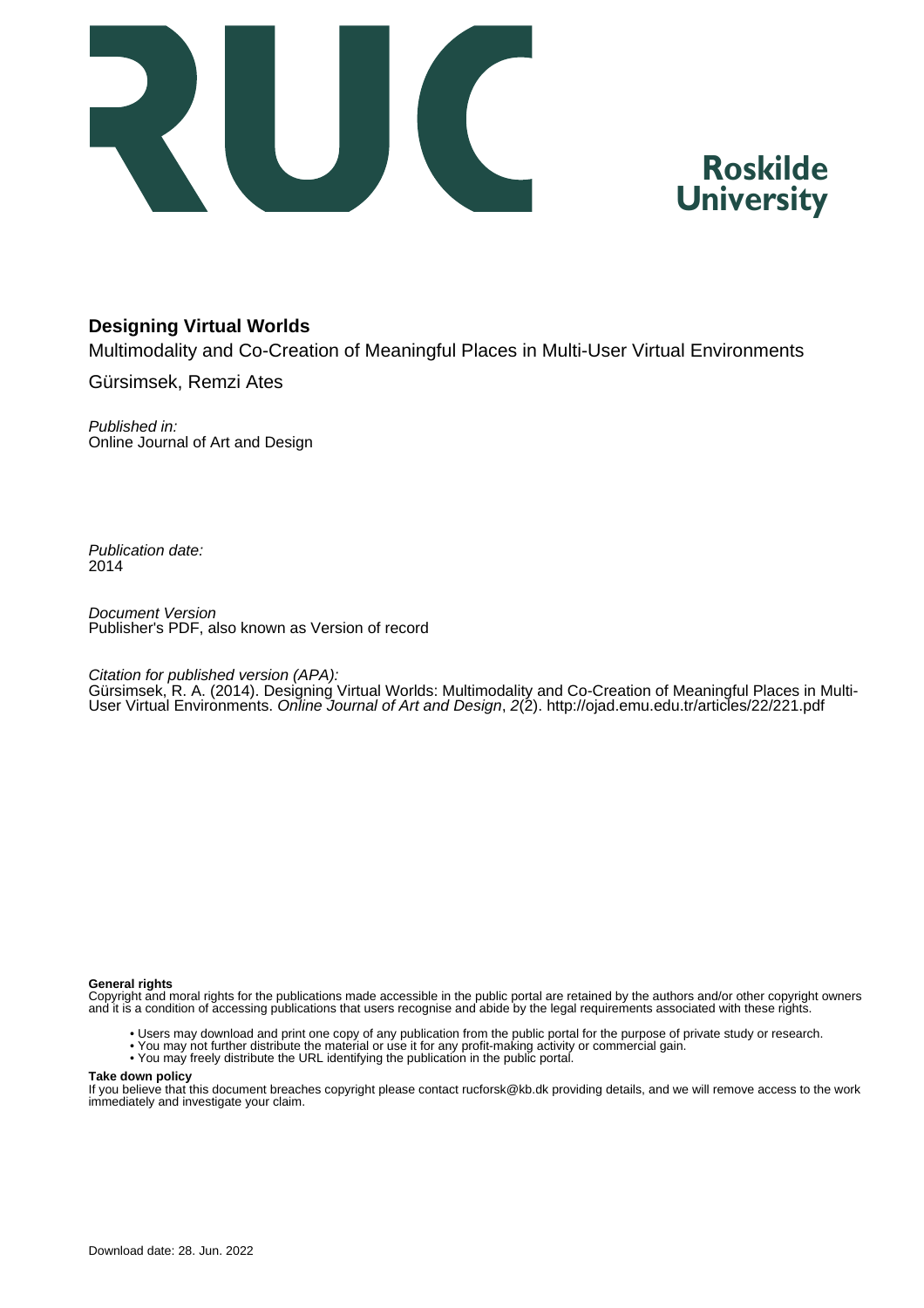

# **DESIGNING VIRTUAL WORLDS Multimodality and Co-Creation of Meaningful Places in Multi-User Virtual Environments**

#### **Remzi Ates Gürsimsek**

Roskilde University, Department of Communication, Business & Information Technologies ates@ruc.dk

#### **ABSTRACT**

The online social platforms known as *virtual worlds* present their users various affordances for avatar based co-presence, social interaction and provide tools for collaborative content creation, including objects, textures and animations. The users of these worlds navigate their avatars as personal mediators in 3D virtual space to collaborate and co-design the digital content. These co-designers are also the *residents* of these worlds, as they socialize by building inworld friendships. This article presents a social semiotic analysis of the three-dimensional virtual places and artifacts in the virtual world known as Second Life by the collaborative efforts of its so-called residents. The social semiotic perspective is used to develop a multimodal analytical framework and to analyze the co-creation of meaning potentials by various social actors who use the available semiotic resources as mediational means. The findings show that co-design and co-creation practices do not only depend on various actors and their mediated interactions, but also on a variety of tools, practices and resources that digital media platforms provide. Moreover, the multimodal analysis of these places demonstrates how the audio-visual characteristics of designing in multi-user virtual environments generate experiential, interpersonal and textual meaning potentials.

**Keywords:** co-design, virtual worlds, multi-user virtual environments, digital media, multimodality, social semiotics

#### **INTRODUCTION**

The multi-user online platforms known as virtual worlds (VWs) represent, and in many ways simulate, three-dimensional spatial experiences, and provide their users with resources to personalize their communicative environments. These online platforms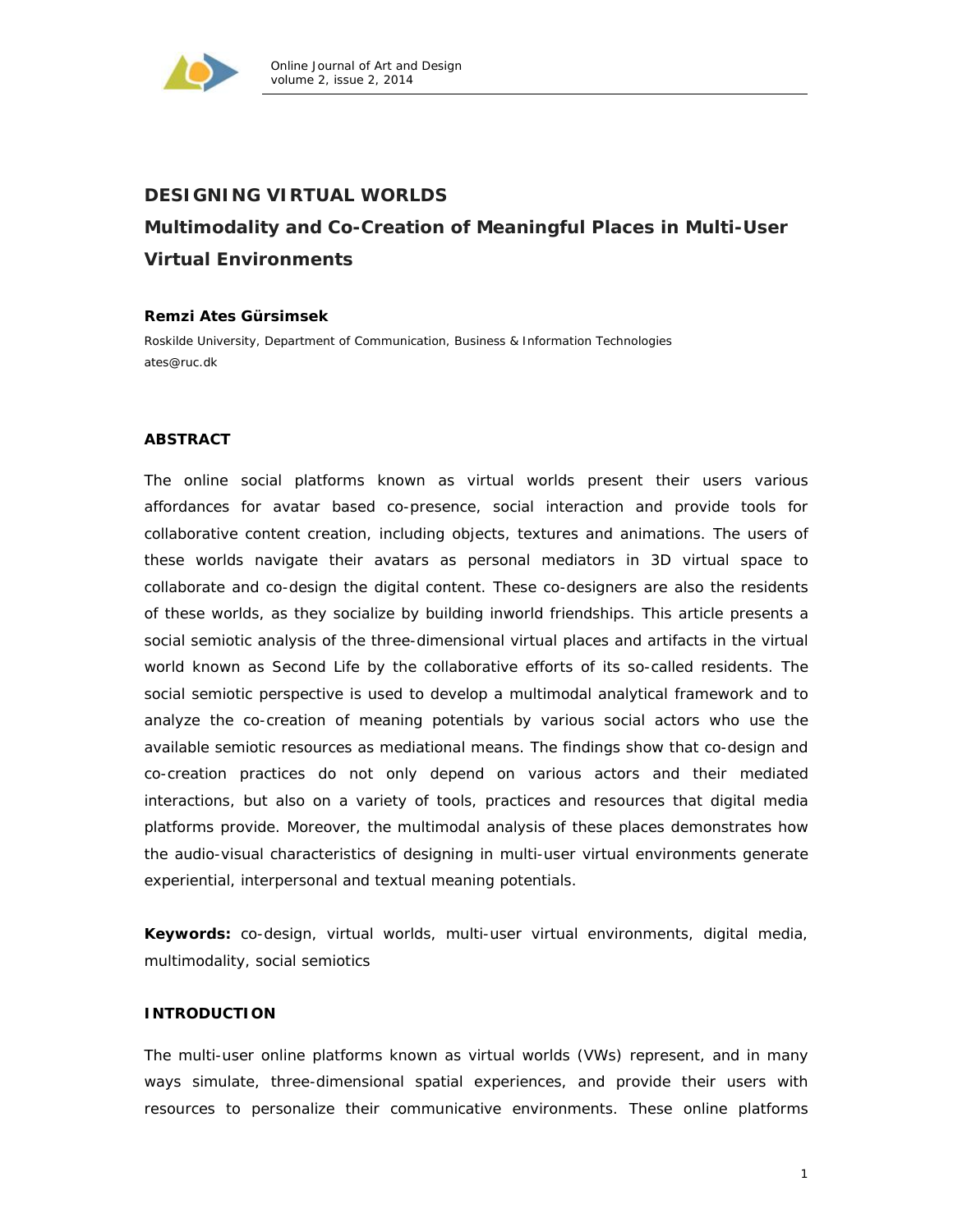

facilitate multimodal communication and real-time interaction in computer-generated representations of three-dimensional space by the use of avatars. The socio-technical characteristics of interaction in these virtual places provide specific affordances for verbal and non-verbal communication (Schroeder, 2011) and the use of avatars as personal mediators (Jensen, 2012). Furthermore, the visitors and creators of these spatial representations interact, socialize and cooperate for various purposes in VWs; thus, socially transforming them into meaningful places through their interactive experiences.

The present article is based on a social semiotic analysis of the collaborative design practices in the virtual world called *Second Life ®* (SL) , produced by San Francisco based IT company Linden Lab. SL is a community-authored VW made of connected virtual places that are designed by its so-called *residents*. The users of SL can navigate and interact with other avatars, communicate via text or voice chat, socialize in groups and collaboratively generate new digital content to co-create the virtual world's geography. The platform also offers relatively complex 3D modeling tools, a specialized programming language and various marketplaces for content creators to share and/or sell their productions, including artifacts, textures and scripts. The design of these usergenerated virtual places and artifacts present a rich blend of meaning resources. Therefore, SL exemplifies how a so-called VW is co-constructed as a network of interconnected virtual places by the creative collaborations of its own residents. From a social semiotic perspective, which puts meaning generation into perspective, it is reasonable to ask how these users make sense of these virtual places in which their experiences in three-dimensional space is mediated by avatars and digital interfaces. Where do they find and/or generate the resources for making meaningful places to begin with? Are the existing visual codes applicable in the case of designing this hyper-real environment (Santos, 2009) where neither physics nor perception conforms to the conventional rules of the physical world? In other words, how do the residents of SL use their socio-culturally shaped associations with place-making to generate new meaning potentials in this so-called *world*?

Among several possible ways of analyzing the social construction of meaning potentials in SL, my primary focus will be on the use of VW as a collaborative design environment to build virtual places and artifacts. I consider these user-generated transformations from space to place as a social semiotic construction, and the outcomes of design processes as multimodal sign-systems. In this respect, I will first and foremost categorize virtual worlds as *places* which accommodate both functional and semiotic dimensions of user experience in computer-mediated, multi-user, persistent virtual environments (Bartle, 2004). This involves the *experiential* view of *space/place* relations (i.e. Tuan, 1977;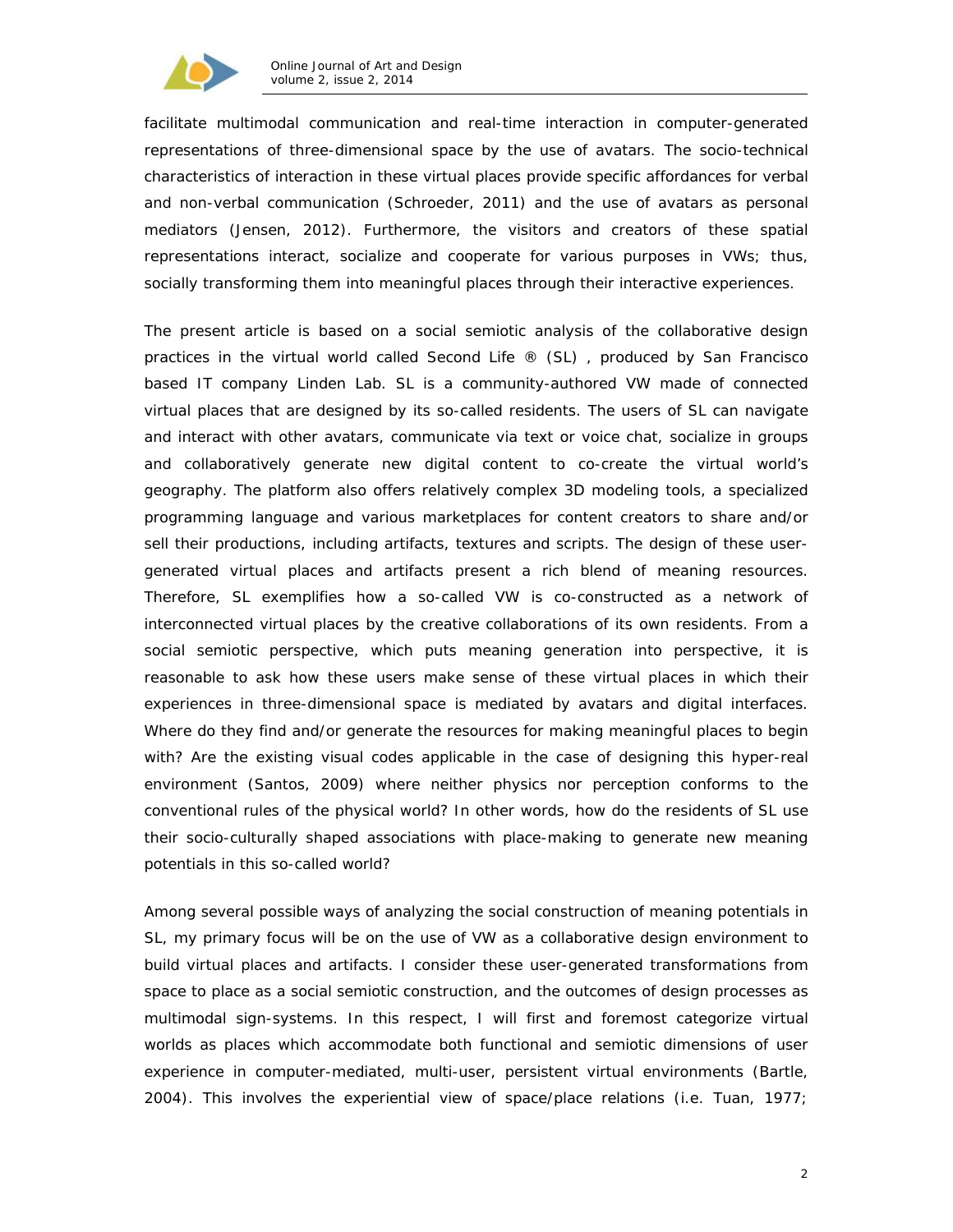

Stenglin, 2009). In Yi-Fu Tuan's phenomenological perspective on place as an organized world of meaning, experience has a central role which is framed by "the various modes through which a person knows and constructs a reality" (Tuan, 1977, p.8). In this perspective, digital platforms such as SL differentiate from both the places in physical world and the two-dimensional graphical environments of the World Wide Web, as they provide their users with a collaborative platform to experience both synchronous and asynchronous communication in a shared three-dimensional representation of space (Ondrejka, 2005; Damer, 2009). I have used this perspective to study two case-studies of collaborative design and co-production in SL as *social practices* in *situated contexts*. The overall research question guiding the study was: "How do the users of VWs generate meaning and action potentials through the collaborative design of virtual places and artifacts in SL?"

To begin the analysis of virtual place-making, the article aims to position SL as a collaborative design environment. Then the social semiotic perspective is explained to describe how multimodal arrangements in virtual places are systematically documented and analyzed as sign systems. The analysis of the two case-studies aims to discuss the similarities and differences in the co-designers' use of avatars and other mediational means as semiotic resources to organize the collaborative design practices and generate multimodal meaning potentials.

#### **Virtual worlds as collaborative design environments**

In addition to their experiential characteristics as places, community-authored VWs can also be considered collaborative design tools. As mentioned above, these platforms provide their users with affordances to collaborate in real-time to co-create 3D models, textures and animations by using primitive modeling tools or importing creations from other software.

Previous research on design and meaning-making in VWs have studied relevant issues such as the construction of *sense of place* in digitally mediated communication (Maher & Simoff, 2000), the relations between the design of VWs and architectural space (Bridges & Charitos, 1997), the underlying physical rules and their effects on user experience (Santos, 2009), or the effects of real-world spatial metaphors on the construction of the virtual environments (i.e. Book, 2004; Prasolova-Førland, 2008; Taylor, 2009). Leone (2011) focuses on the role of avatars as tools for mediated embodiment and spatial experience in his semiotic analysis of religious spaces in SL. Taylor (2009) outlines the dichotomy between the level of freedom to create without being restricted by physical constraints and the importance of visual metaphors to guide the users and make them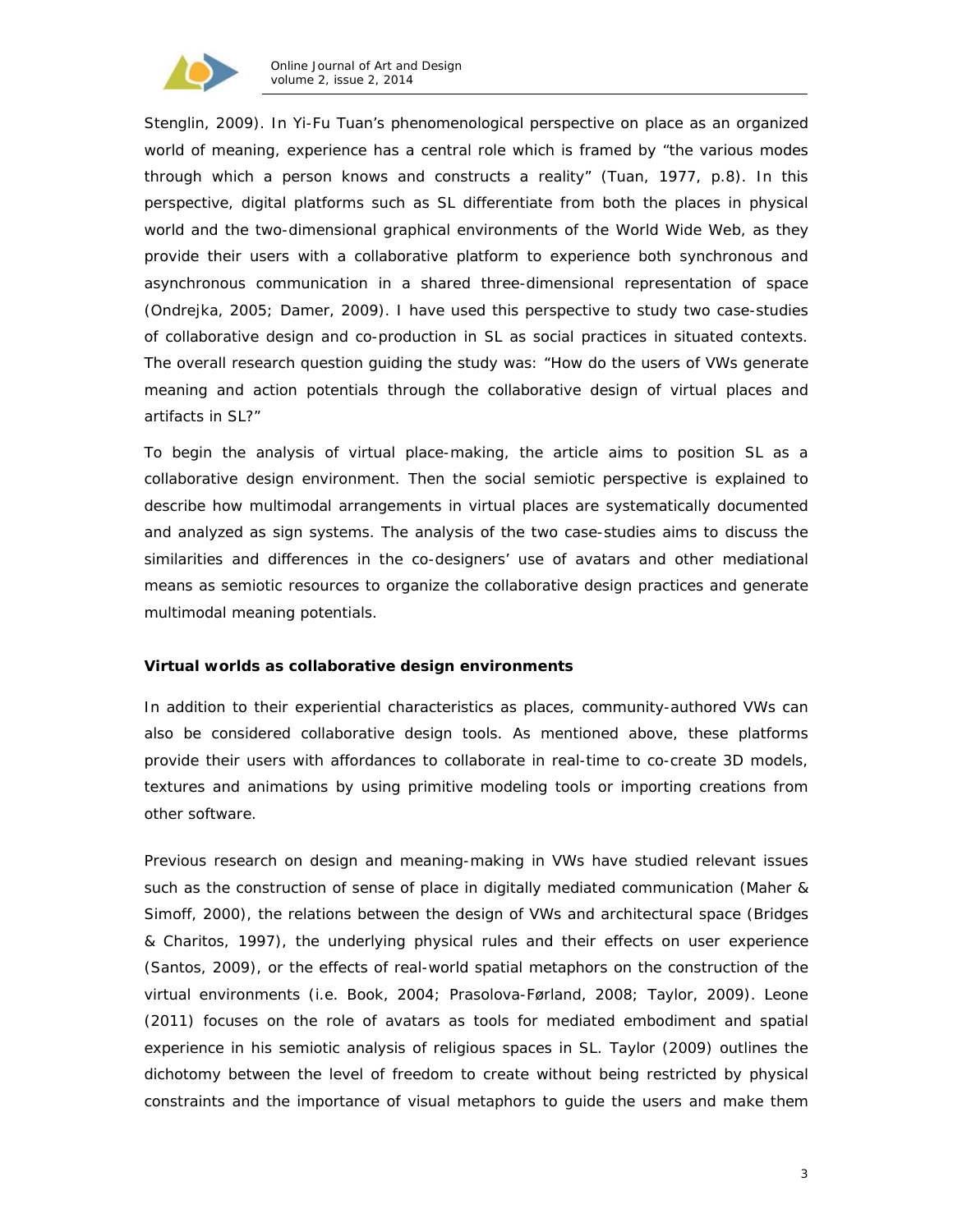

comfortable by providing "an identifiable foundation from which to build experiences, relationships and places" (Taylor, 2009, p.4). Similarly, Jensen (2012) uses the term *metaphoricity* to describe the social relations between actors and their avatars in meaningful places as experienced in world-making.

The field of VW research has also shown that presence in a 3D *virtual design studio*  affords not only real-time object-based collaboration, but also other – synchronous or asynchronous – practices by co-designers who may be – and often are – globally distributed. Design and innovation scholars have studied various aspects of VWs to explore their affordances and creative potentials for 'thinking together apart' in distributed design teams (Larsson, 2003), the methods of verbal and non-verbal design communication (Wadley & Ducheneaut, 2009) and avatar based innovation (Kohler et al., 2009). From a professional design perspective, the collaborative environments in VWs have also been defined as *virtual* or *distributed design* studios (Maher & Simoff, 2000; Reffat et al., 2008; Weiley & Pisan, 2008). The user-generated VWs such as SL afford a shared virtual environment for synchronous design collaboration where "designers are physically remote but virtually co-located as avatars within their design representation in the form of a 3D model" (Gu et al., 2011, p.270). Keating and Sunakawa (2010) analyzes how *the new electronic spaces for human collaborative activity* influence communicative practices and generate *new habits of spatial reasoning,* while bearing shared elements with social life in *real space* and *technologically mediated space*. The *sense of presence*, or *psychological immersion*, while interacting with VWs make designers feel as being *in-the-world*, rather than being external observers of a 3D model, as in using *CAD* tools (Koutsabasis et al., 2012). The social affordances provided by the VW's places for mediated co-presence provide a 'collaborative co-design environment' (Piller et al., 2005) where the content generators can seek help from virtual communities and develop design ideas together (Phillips & Rodden, 2001). In fact, the two case studies that I have analyzed depend (either fully or partially) on such *inworld*  partnerships.

These interrelated research perspectives on the study of communication and design in VWs emphasize the construction of user experience through the design of meaningful virtual environments; or, in other words, transforming the virtual space into 'inhabited place' (Weiley & Pisan, 2008). A multimodal semiotic perspective can contribute to the research field as it specifically focuses on the socially available resources for making these places, and the ways in which the co-designers make sense of their essential characteristics as multimodal sign systems, such as the orchestration of simple geometric shapes to generate meaningful artifacts or the use of avatars as social actors.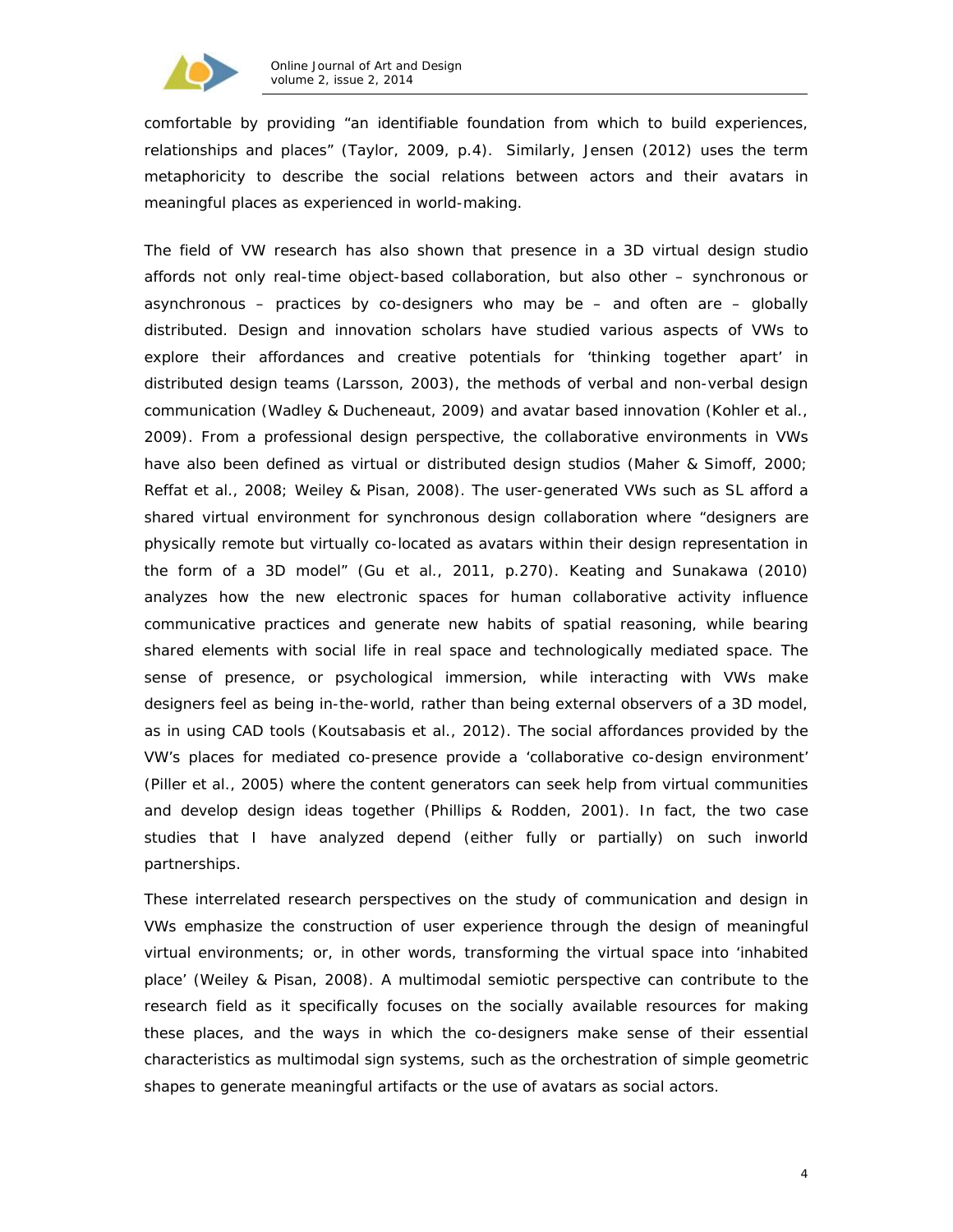

#### **Social semiotics and the multimodal approach to virtual place-making**

My meaning-oriented approach to the design of virtual places combines multimodal social semiotics with mediated discourse analysis to uncover both semiotic potentials in 3D organization of visual elements and the co-design practices of various social actors by using digital tools as mediational means. The analytical strength of social semiotics results from its *rhetorical approach* to the social dimension of sign-making which foregrounds the systemic choices made by the sign-makers. Among various perspectives developed upon Michael A.K. Halliday's (1978, 2007) socio-linguistic model of social semiotics, the *multimodal approach* is central to the methodology presented here, because it highlights the dynamic interplay of various modes in design of virtual places – including, but not limited to image, text, sound and 3D objects. The theories of multimodal discourse in visual communication by Gunther Kress and Theo van Leeuwen (i.e. Kress and & Leeuwen, 2001; van Leeuwen, 2005; Kress, 2010) and mediated discourse analysis (MDA) approach to study social actions by Ron and Suzie W. Scollon (i.e. Scollon, 2001; Scollon & Scollon, 2003, 2004; Lemke, 2005) have shape this methodological orientation.

Spatial practices in these worlds are facilitated by digital technologies and end-user interfaces. Therefore, construction of a virtual place depends on both the visual organization of spatial elements and the affordances of available digital means for mediated co-presence. In this perspective, the affordances of digital means for mediation, such as the content generation tools, refer to their uses as semiotic resources. As a result, understanding the ways in which meaning potentials are generated in virtual places requires the consideration of more than just the analysis of visual components in three-dimensional space (Stenglin, 2009). It requires the analysis of the virtual place as a system of multimodal meaning resources or - in other words - a purposeful orchestration of various modalities. Furthermore, the multimodal perspective to meaning-making can explain the ways in which the residents of SL use digital content creation tools to generate three dimensional virtual places as communicative environments.

Modes represent 'cultural technologies' for the transcription and inscription of semiotic texts which have different affordances and limitations depending on the context of communication. For Gunther Kress, a *mode* is "a socially shaped and culturally given semiotic resource for making meaning" (Kress, 2010, p.80). The designers of VWs often need to assemble various images, texts, music, as well as interactive and animated 3D objects in the making of mediated places for meaningful avatar experiences. Therefore, the study of place-making in which mediated social interactions take place is essentially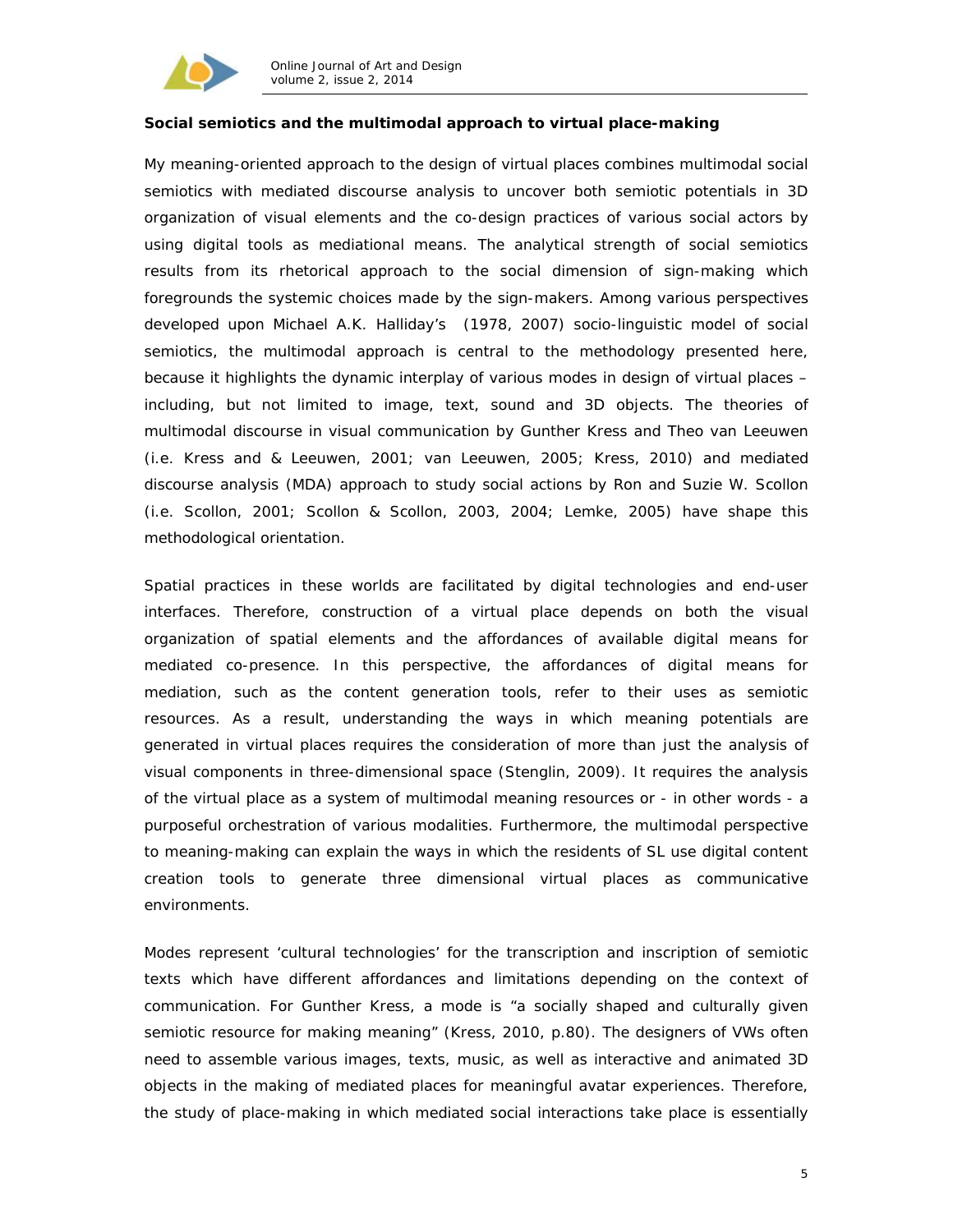

multimodal. In this perspective, virtual places and artifacts are meaningful *sign systems* that are constructed as multimodal orchestrations by the available *semiotic resources and mediational means*.

The aim of my social semiotic approach is to uncover the ways in which the platform's affordances for collaborative content generation shape the multimodal orchestration of the designed places, particularly in terms of their *experiential*, *interpersonal* and *textual meta-functions*. In order to conceptualize the meaning potentials in three-dimensional virtual places, I employ Michael O'Toole's systemic functional model of architecture (O'Toole, 1994, 2004). In a social semiotic framework of architectural design, these three distinct but interrelated meta-functions refer to the meaning potentials in a sign system. The three meta-functions correspond to the domains of meaning construction in systemic functional analysis and they ought to be conceptualized in reference to the type of semiotic object under analysis. Each identifiable mode in a multimodal sign system is required to fulfill the three semiotic meta-functions in order to contribute to the overall meaning of the sign complex. My main purpose with this analytical framework is to construct what O'Toole (2004) calls a "hypertext" as a tool for the analysis of the empirical data, which is "a non-sequential tool for exploring the hypertext of the building itself" (O'Toole 2004, p.26).

In terms of the *experiential* meta-function, I aim to explore how movement, functionality and presence in virtual places are represented. This meta-function primarily emphasizes the organization of structural elements, such as the objects in a scene. The *Interpersonal* meta-function includes the categories on social relations and their relations with design features, such as representation of co-presence through style and visual language. Within this meta-function, it is important to consider both the individual relationships with the semiotic objects, and the social practices which are constructed through interacting with them. The *Textual* meta-function is concerned with the "systemic choices that relate a building to its context as well as those that constitute it as a coherent text" (O'Toole, 1994, p.79). This third meta-function also focuses on how the place is organized through divisions, partitions and elevations, and how various spaces are connected to each other. The textual meaning potentials provide semiotic patterns of information so that the place-as-text 'hangs together' (Stenglin, 2009).

I include the social actors, their practices, and their interpretations of the context of these practices as analytical objects, particularly drawing on Ron and Suzie Scollon's concept of *nexus of practices* (Scollon, 2001; Scollon & Scollon, 2004). Scollon and Scollon (2004) define 'a nexus of practice' as 'the point at which historical trajectories of people, places, discourses, ideas, and objects come together' in order to facilitate social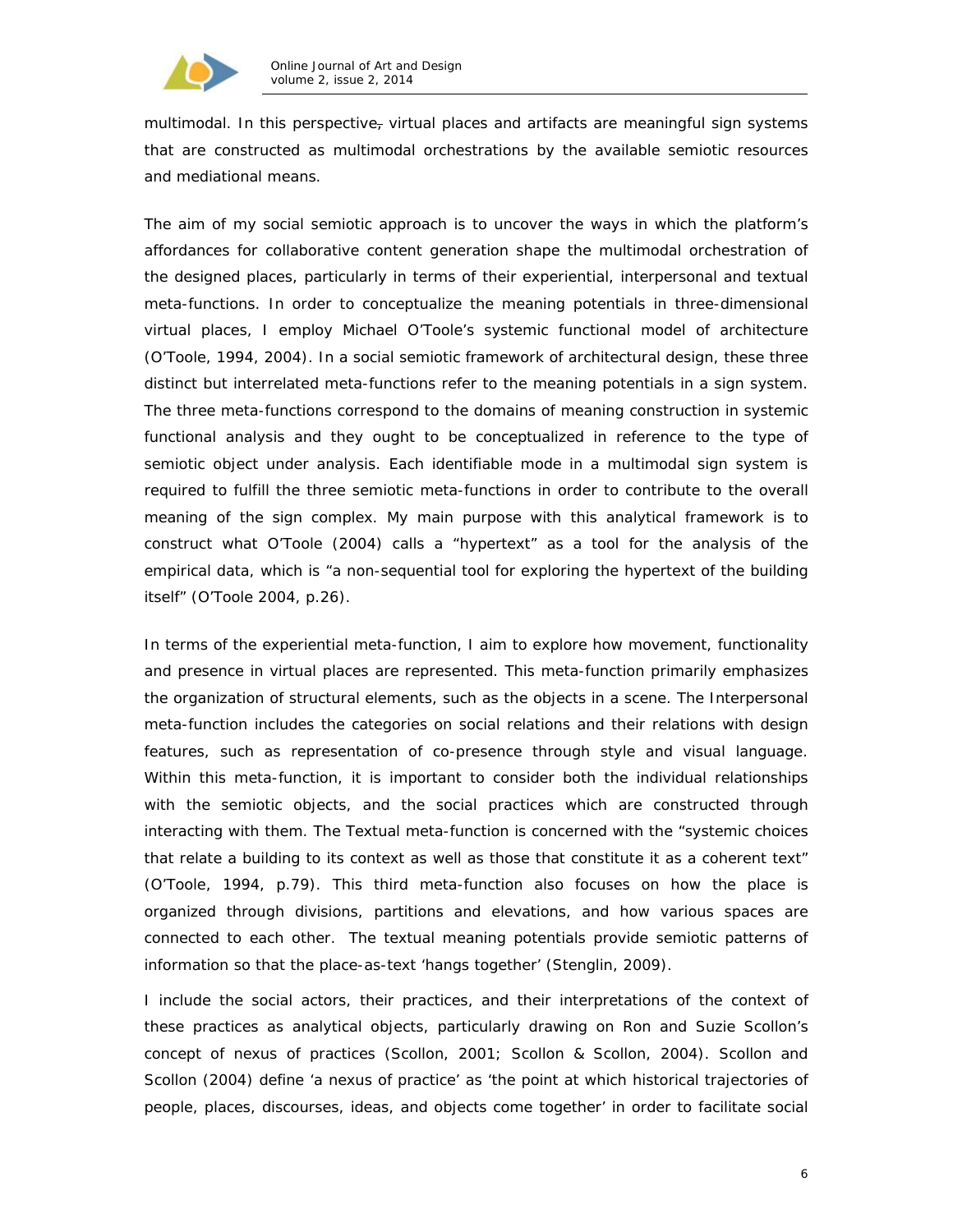

action. I conceptualize the collaborative place-making in SL as socio-semiotic process with relation to its social context within the *nexus of practice*. Drawing on Scollon and Scollon's (2003) formulation of place semiotics, I propose four analytical themes for analyzing the *co-design of meaningful virtual places* in this study: (1) the use of avatars as personal mediators and social actors, (2) affordances and constraints of digital tools (mediational means) as semiotic resources, (3) the multimodal characteristics of computer-mediated collaborative design practices, and (4) orchestration of modes to generate meaning and action potentials in virtual places.

#### **METHODOLOGICAL FRAMEWORK**

Multimodal analysis essentially requires a meticulous documentation, deconstruction and interpretation of semiotic modes within different levels of a three-dimensional space, such as buildings, floors, rooms and interior elements. It is essentially a textual analysis of the three-dimensional environment as semiotic construct. On the other hand, I choose to extend the conventional semiotic tendency to rely too much on text as the analytical unit, and combined the textual analysis with ethnographic observations and interviews with designers to avoid a singular (biased) reading of meaning potentials (Poynton, 1993). The notion of *nexus of practices* provides a helpful methodological perspective at this point, as it emphasizes the social practices and the networks by which meaning potentials are produced. Nexus analysis requires active participation and collaboration of the researcher(s) and research subjects, and participants are not considered as 'objects to be studied' but 'co-researchers'. Therefore, I combined semiotic analysis with a participant ethnographic approach and took part in several design projects, spent time in sandboxes to meet designers, and taught courses and workshops on how to design in VWs.

#### **Research design and Second Life as field of study**

I conducted two case studies, in which I observed, worked together and interviewed designers with varying levels of expertise and experience in SL. SL was selected as the field for observation and data production for two reasons: (1) affordances of the userinterface for content creation and modification, (2) the participatory socio-technical infrastructure that underpins the proliferation of significant design cultures (Julier, 2008). I aimed to take not only commonalities but also differences in meaning potentials between and within cases into account. The collaborative projects in each case of study show similarities in terms of environments and tools for content-generation, but also differences in terms of the contexts and products of designing. These two case studies are: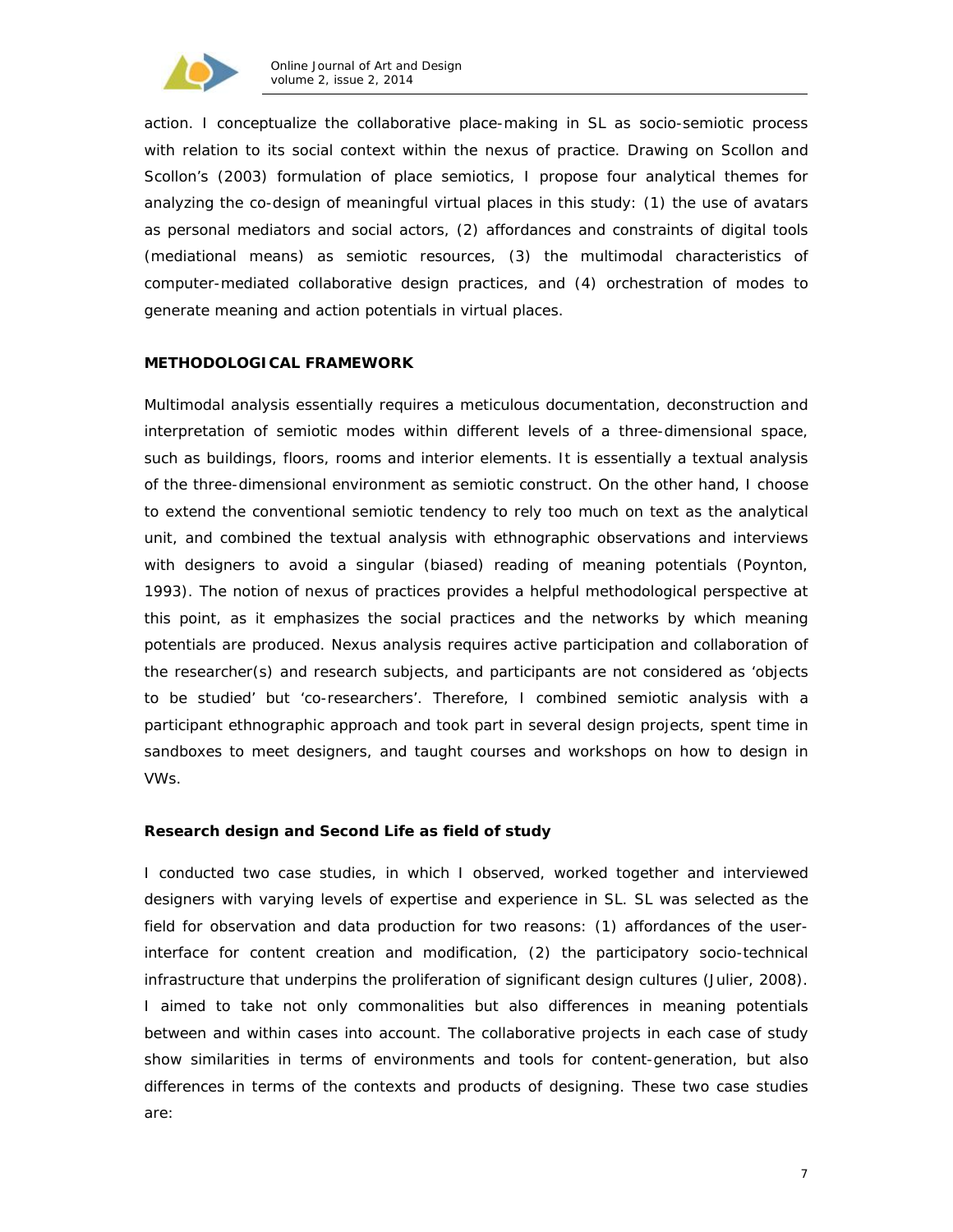

- The case of *Metrotopia***: The City of Superheroes and Heroines** includes participant observation of the multidisciplinary design process of a virtual laboratory (Figure 1) and interviews with its co-designers. The Metrotopia project was initiated by a group of communication and design researchers at Roskilde University for various research and teaching activities in VWs, and it was a product of collaboration between researchers and professional designers in SL, which makes the design process a valuable resource to explore how co-designers with different interests, capabilities and resources work together in order to build an interactive representation of a virtual city.

- The second case, *Pop Art Lab* **(PAL)**, includes observations and in-depth interviews with the co-designers of a streaming music sim (a virtual island) funded by a Danish national cross-library organization (Figure 2). The case of PAL differs from Metrotopia in that the project entirely depends on the personal and semiprofessional participations of SL users in different geographical locations, some of whom know each other only through their inworld identities in SL. PAL's functional and visual characteristics also differ from those of Metrotopia, as the virtual place reflects the hyper-real aesthetics of the virtual realm (according to the comments of its creators).

The use of multiple methods for data production has provided an overall analytical mapping of how designers make sense of SL's affordances and enabled me to observe instances of idea generation, problem-solving and knowledge sharing. With this multiple case-study approach, I tried to understand how different designers make sense of their processes with relation to their general virtual world experiences, skills and intentions. In-depth interviews have served this purpose. Interviews with expert designers and novice users offered the chance to initiate discussions on past experiences and reflections. Follow-up interviews and long-term partnerships with some of the participants have allowed me to access cases during various 'moments' of collaboration. Furthermore, participating in collaborative design and learning activities made it possible to gain hands-on design experience. Participant observation also enabled me to examine the changing roles of various actors during several in world and offline stages of the process.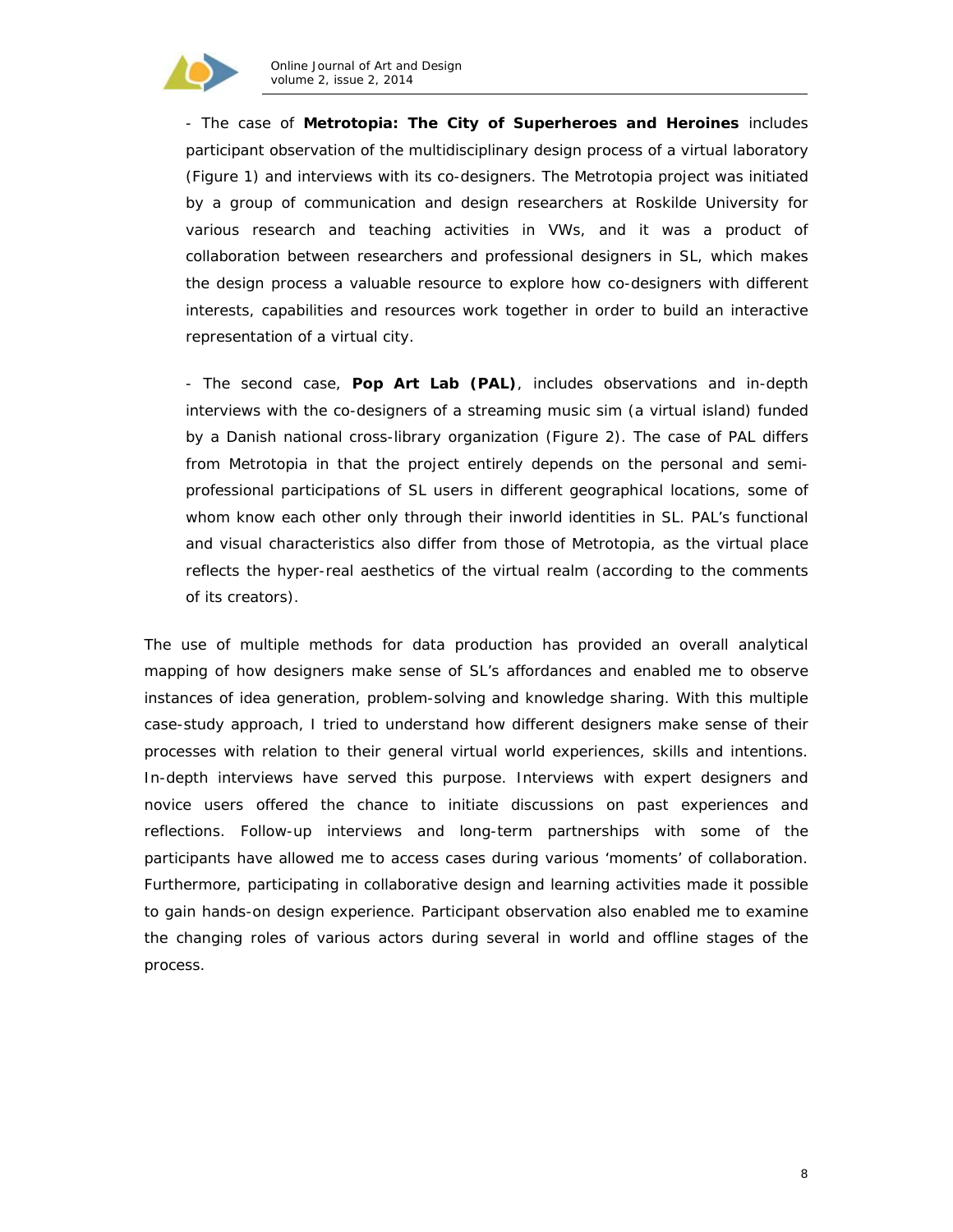



Figure 1. View from Metrotopia: The City of Superheroes and Heroines



Figure 2. View from PAL (ground-level listening areas and upper pods with colorful paths)

Data resources included detailed still images and video captures of virtual places and avatars, researcher's notes from collaborative sessions, and written and/or sound recordings from designer interviews. The ephemeral and ever-changing nature of digital content was among the major methodological challenges for data production and longterm analysis. Therefore, this participatory approach was also helpful to capture the fluctuating socio-technical dynamics of user-generated content in virtual environments.

### **ANALYZING THE CO-DESIGN OF MEANINGFUL PLACES IN VIRTUAL WORLDS**

### **1. The use of avatars as personal mediators and social actors**

Avatar-based collaboration and communication in computer-mediated environments present different characteristics in two different cases, both in terms of representation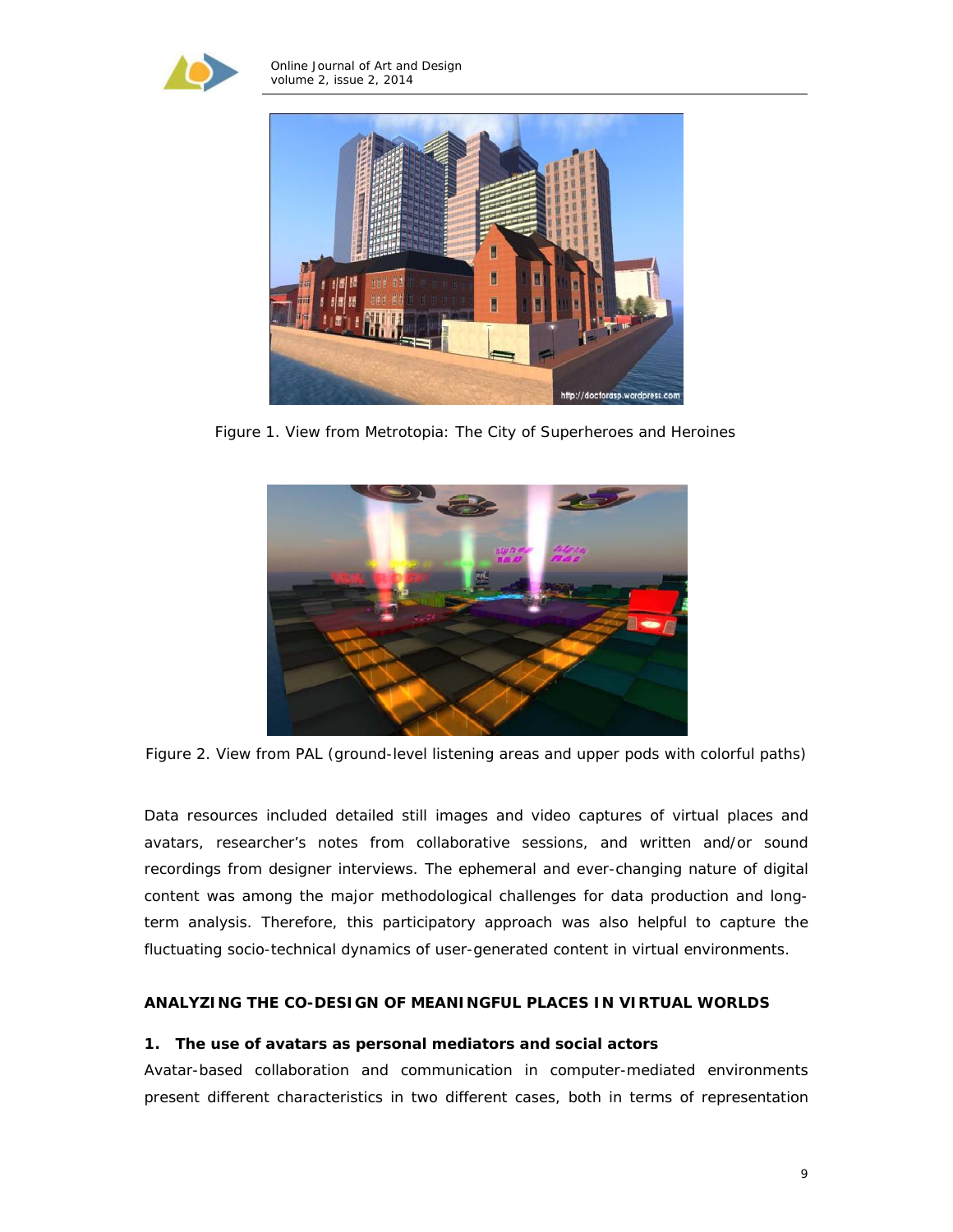

and social interaction. One key difference between the design teams in the two case studies is about the ways in which personal acquaintance plays different roles when codesigners meet physically or only in the virtual world. In Metrotopia's design, the team had the chance to meet regularly in both worlds. The team used their avatars mainly to signify their presence in the VW and collaborate with others in a 3D environment. On the other hand, PAL's design team met each other mostly via their inworld representations. Therefore, their identities as avatars played a more important role in their social relations and inworld friendships. The whole PAL team has never met in person, other than the two Danish members who met a few times in Denmark. According to Shaggy - a French engineer -, it was often hard to get the whole team together in a certain (inworld) location and this situation shaped the design process profoundly because "people will come here when they want to, and if they're not here then they're just not here." Shaggy adds: "this is probably because SL is not a priority for no one here. You go to SL just to have fun. It's not a job. So you do it when you have time, and you meet people when they are online".

In both cases, design tasks were shared and the places were assembled into their final forms as a collaborative effort through evaluations and modification by the team members. Both Metrotopia and PAL design teams had specific clients and chief designers. In Metrotopia's design, the roles and responsibilities of the participants, as well as the provisional schedules for various design tasks, were agreed upon and documented by a contract. Caitlyn – an American researcher working in Denmark - explains why she –as the client and primary user of Metrotopia – never found the chance and will to learn how to use the building tools (the design interface) and got frustrated by its complexity. She mentions that she "had to stumble (her) way" through trial-and-error, while "figuring out things as (she) went along". For Caitlyn, the problem is complexity of the interface and the facts that it wants her "to know numbers and to be able to do minute controls". Therefore, content generation was left to Aspen who is a professional SL builder.

However, in PAL's design team, being a relevant RL professional was not the major determinant in team configuration. The PAL team actually had a team leader, but this was the result of a more organic process, which developed throughout years of friendship and collaboration in SL. The 4-year-long evolution of the PAL design team gradually led the owner to organize the team, and assign AmyLee – a deaf student from England – as the 'chief of design', while the team tried to keep its amateur spirit. In time, decisionmaking in PAL's co-production became more systematized, and roles in the team became more hierarchical. For Xavier, who is a professional Danish architect, this leads to a selfinquiry about his social identity as a builder in SL. He reflects on his condition in this new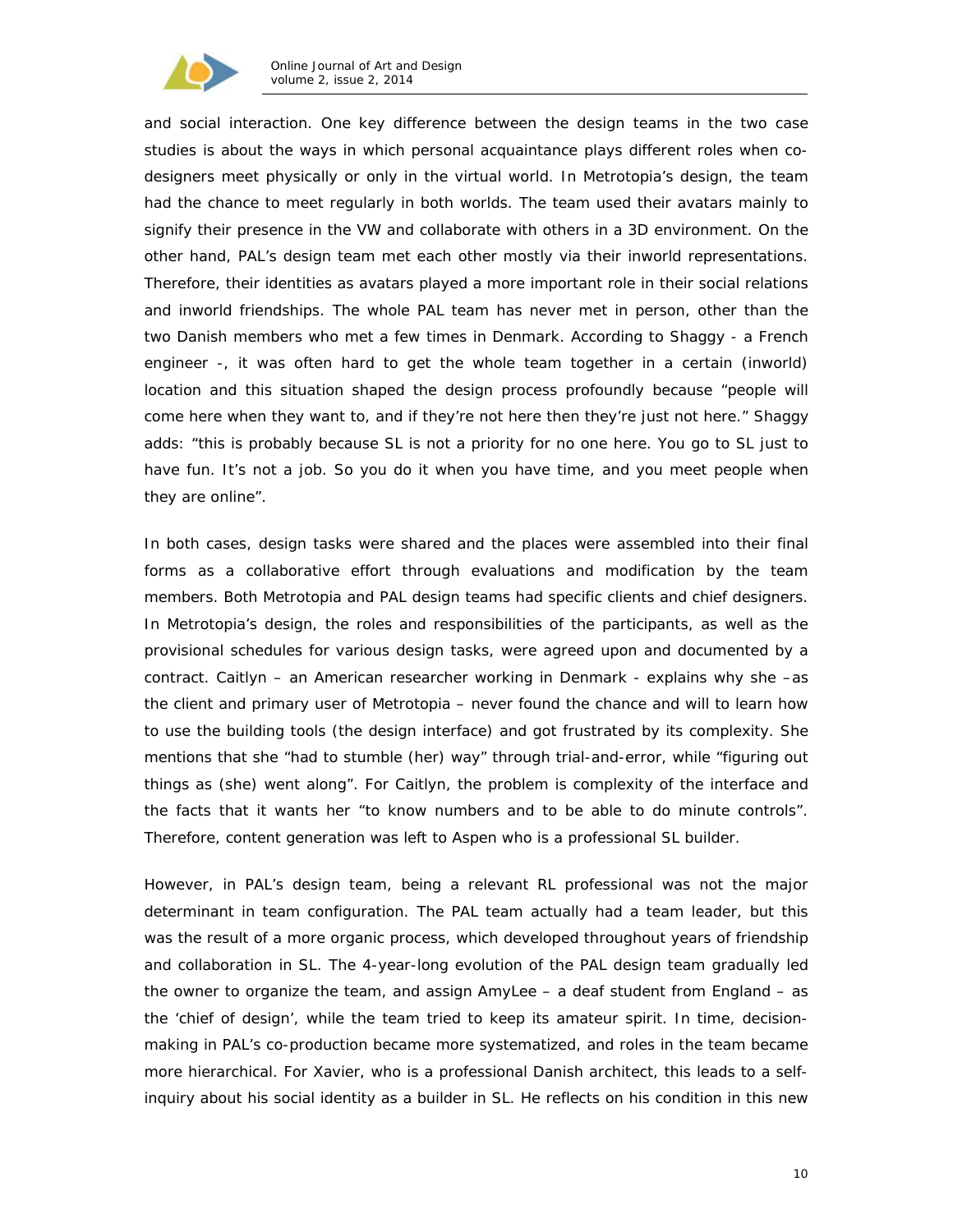

social context as "[m]aybe I'm a professional, but my idea doesn't rule over somebody else's, because I might be professional in RL, but in SL everybody's equal." Xavier also mentions the differences between designing real-world buildings and virtual places, and how he had to "forget what [he] learned as an architect" because "it becomes a limitation" when one wants to "invent a totally new approach" for designing virtual places. Therefore, the design team of PAL not necessarily formed by professional acquaintances; neither does SL limit participation to only professional designers. In fact, Xavier mentions "if you charged him [Curiza, the owner] with the usual wage by the hour of a creator, this sim would be extremely expensive".

Furthermore, as mentioned above, social roles can change in time and from situation to situation. Participation to the design process is shaped by social relations, internal power dynamics and decision-making patterns of design teams show variations in relation to the participants' conditions of and interests in engaging. For instance, AmyLee claims that "SL shows a lot of examples where amateurs are more creative than established professionals" and this is why she wishes "things would stay like this". For Shaggy, "if the creation process becomes technically more difficult, it would be more difficult for newcomers to build." Finally, he undecidedly adds: "If I was coming to SL now, maybe I wouldn't start building because it would all appear so complex".

# **2. Affordances and constraints of digital tools (mediational means) as semiotic resources**

Multimodal analysis of SL as a frame of reference brings forth the two interrelated dimensions of designing virtual worlds: (1) affordances and constraints of the user interface and content generation tools, and (2) the three-dimensional social world of SL which presents affordances for co-presence by avatars, and co-production of 3D objects.

Two significant visual semiotic functions of avatar-mediated presence were observed within collaborative design: (1) providing users with a visual representation of their interests in participating in the world (interpersonal function), and (2) providing visual information about the sizes, scales, positions and actions of the actors in relation to each other and the virtual space (experiential function). In the PAL case, Shaggy claims what differentiates SL from other graphical interfaces for digital content creation is being able to "feel like you are inside the universe" and being able to represent visual presence as the way one wishes. He compares his collaborative experience in SL to Microsoft Office, and claims that the real difference is "that you really live inside the thing you're creating." For Xavier (PAL), importance of avatars in design process results from their roles as visual referents: avatars "make the scale", thus "you can actually walk around your building". In terms of the experiential perspective, these can refer to both the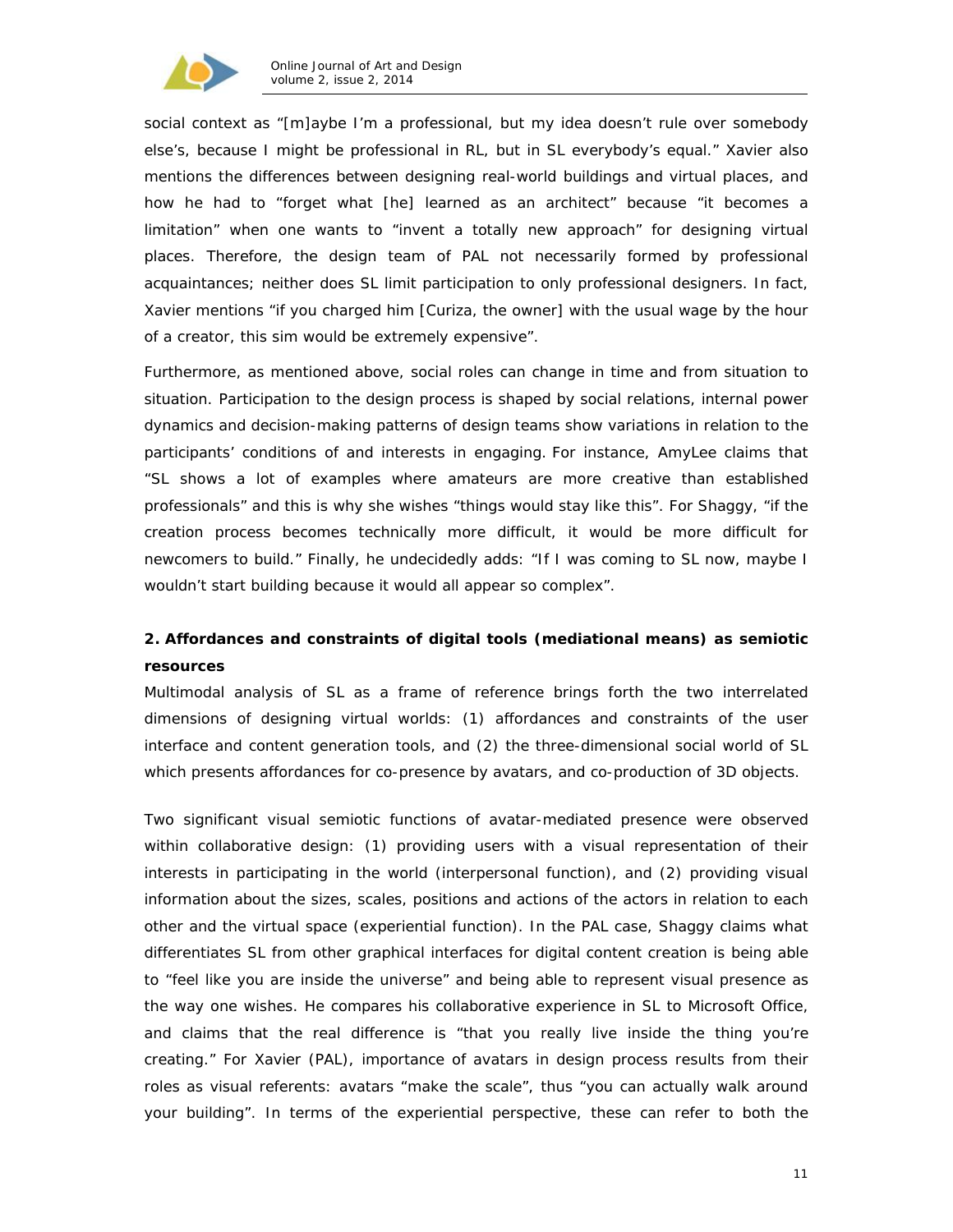

spaciousness of SL, as it constructs a relative field for interaction, and the place-ness of SL, as it develops a sense of place through use and appropriation.



Figure 3. Primitive geometries (prims) in Second Life

The prim system (Figure 3), which provides the basic building blocks for producing virtual objects in SL, represents a specific set of tools and interfaces such as the object-texturescript model. The co-designers use primitive geometric shapes (i.e. cubes, sphere, cylinders) and other content generation tools for their communicative purposes, often transforming the intended functionalities into new meaning and action potentials. In the Metrotopia case, the 'prim-limit' was an effective limitation; and for Aspen "a good SL builder can create an object with very few prims, and that includes picking the right prim type". The analysis also shows that the rhetorical content is constructed through the interactions between a variety of social actors, including vendors, outsourced freelance designers, and the Linden Lab Corporation as the developer of the platform who controls, but cannot always definitively limit, which affordances and constraints will apply to content generators. The co-designers often use of various other tools and resources in cases where SL could not accommodate their choices or in cases where they have prior experience and better skills with another content generation tool (i.e. graphic or modeling software). To support their ongoing collaborations, the co-designers collect virtual objects, ask for help or outsource their design tasks. The ways in which semiotic and material resources are collected and used (or not used) often became a design strategy that affects the contents, forms and methods of designing. Although PAL includes some elements that are appropriated, the co-designers describe the overall design as one-of-a-kind. AmyLee also mentions how she "tweak[s] some open source scripts" although she is not a programmer herself. Tweaking, or appropriating and reusing, is also a method she uses for applying textures that are found online, as "usually you need to rework them. at least, resize and clean". Therefore, organizations of the design processes are shaped by not only the social and individual profiles of the design teams, but also the socio-technical environment in which collaborative practices unfold.

# **3. The multimodal characteristics of computer-mediated collaborative design practices**

The changes in the collaborative working methods and the decision-making process also have certain consequences about the final visual language of the design. The discourses on design and representation are negotiated, evolved and often transformed to new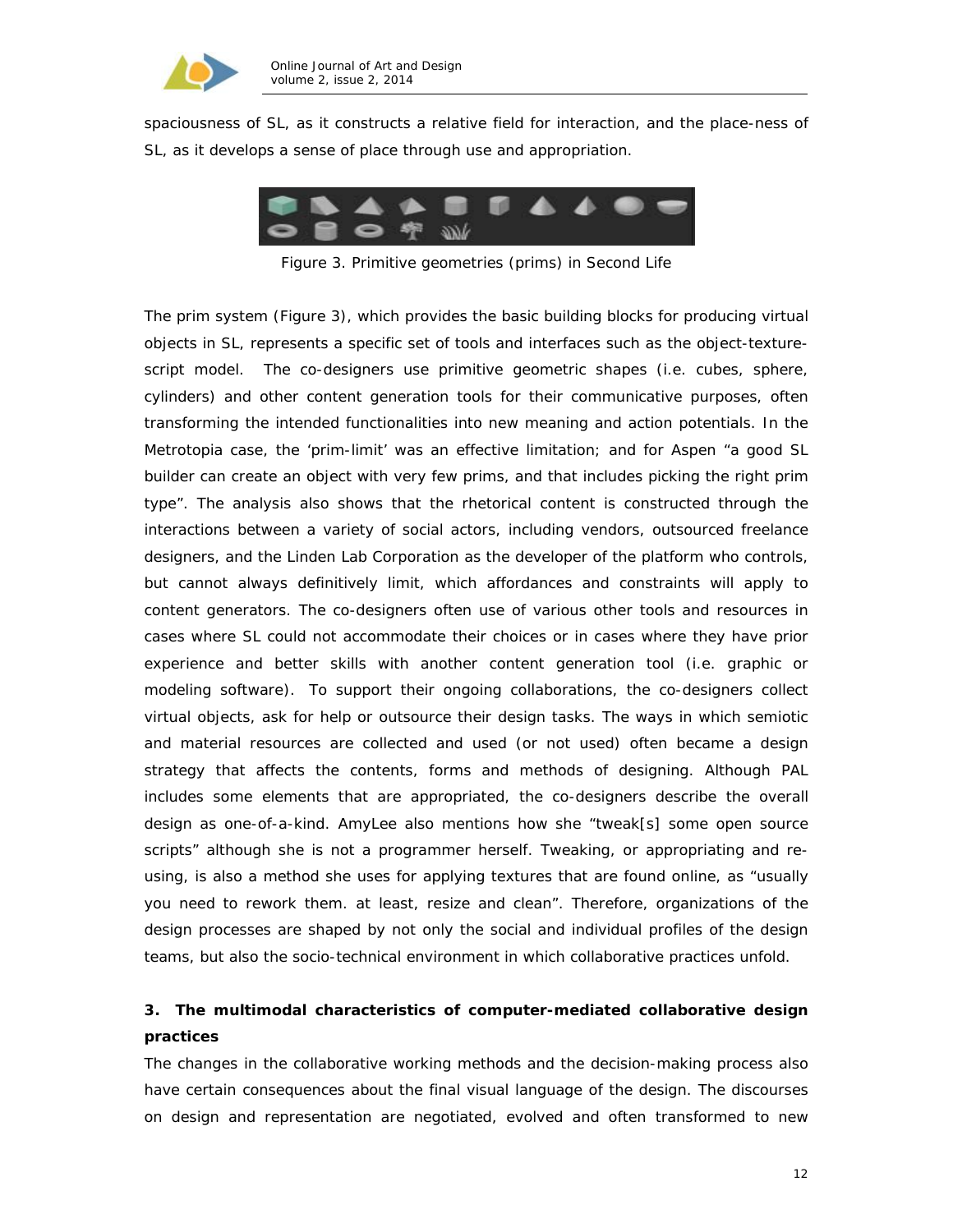

potentials through collaborative action. Rhetorical intentions of the social actors diverge, and formations of design teams are often in flux. The design methods show variations depending on the structure of teams and preferences of each individual co-designer. Similarities also exist in terms of collaborative evaluation and modification of designs, and the ways in which the co-designers conceptualize the needs for avatar interaction. In both cases, several participants met in both physical and virtual places for different purposes during the process. In Metrotopia, the physical meetings were used for concept generation and project development (Figure 4). As mentioned above, the entire PAL team has never met in person, and all of their collective decision-making processes are organized in SL (i.e. Figure 5).



Figure 4. Metrotopia design team members in an inworld design meeting



Figure 5. Interviewing with Shaggy Homewood at PAL's Electronica Zone

In the Metrotopia case, the design decisions were evaluated and agreed upon by the codesigners according to an official contract which gave Caitlyn the last word. The needs and interest of the research team had priority. The roles of each participant were decided in a more structured way, and within a strict time-schedule, because the research-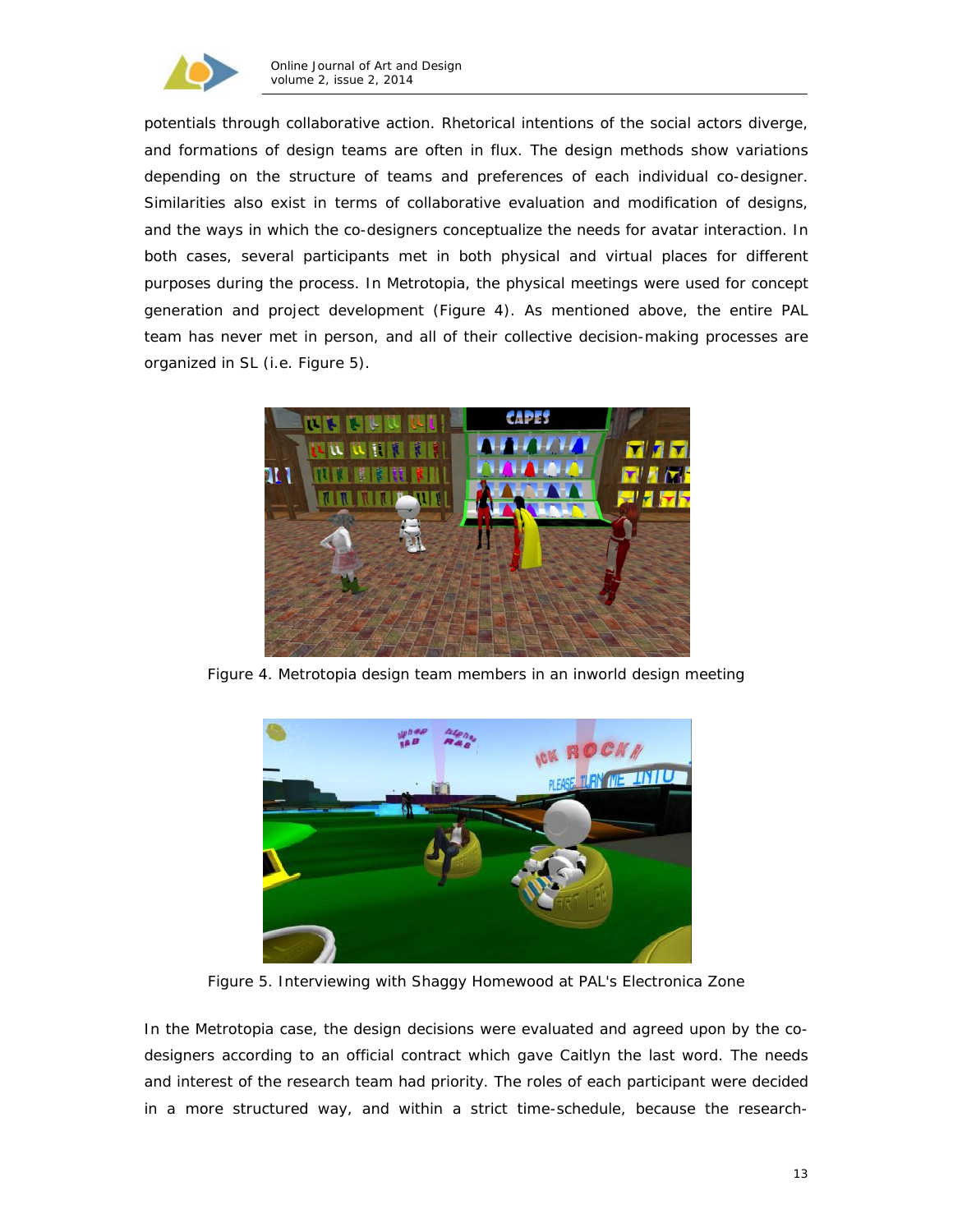

oriented needs formed the first design principles, and formed a relatively strict framework for co-designers to formulate rhetorical strategies. Not only the process and time-schedule but also the form and content of various interaction spaces were evaluated in relation to the researchers' requirements. However, the collaborative design of PAL emerged as a volunteer-based project and this provided each co-designer with more flexibility and decision-making power. The design team was formed through inworld relations and the project was initiated by personal interests. Therefore, PAL's time schedule and division of tasks within the project were more flexible. This allowed each co-designer to generate ideas, test and evaluate these with other co-designers, and build their designs in various locations within PAL. Each member of the team was given more freedom to create their own styles. The two Danish co-designers of PAL, Xavier and Curiza, describe the unorganized design processes –where everybody is able to build and change others' builds – as "*anarchistic*" experiences, which had to be changed due to growing problems in their group. This was especially a problem during the earlier stages of PAL's design, when a member of the original team was expelled because of these personal conflicts between the co-designers. According to Curiza, the girl was "*kicked out*" because of a stylistic conflict based on "*replicating RL architecture".* For AmyLee (England) , who describes the overall design of PAL as "*SL-like*", the distinction between conceptions of these two dimensions is clear, and effective in her design decisions: for her "*RL is RL, definitely (…) SL is just additional fun*", therefore her interest in SL is directed towards doing "*what (she) cannot do in RL."*

Avatars can meet and work synchronously in shared places in SL, or work individually in separate locations, share objects or leave them around for others to see, and work asynchronously on different parts of the design. Similar to Aspen from Metrotopia, Shaggy also refers to "the ability to let people create live" as a main characteristic and advantage of SL. For Shaggy, real-time modification and shared virtual places are helpful in their collaborative practices: "That is a really great idea because when you are with someone and you say 'ok, look at that cube. Don't you think it's a bit too high?', then you just lower it a little and instantly say 'ok, it's better like this' or 'no, it's not better like this'". On the other hand, Shaggy also describes the collaborative design process in SL as a "sequential process", in which they "haven't been really working together as you could understand it in real world, like being all 3 of us [Shaggy, AmyLee and Xavier] around a table." Similarly, AmyLee mentions the notion of real-time building affordances, but immediately adds that it is not the norm here. For her, collaboration in "large-scale constructions" is "more a matter of sharing the tasks (this or that part of the sim, prims for one and texture for the other, etc.)" According to AmyLee, the co-designers build at their own paces and places, as they "don't necessarily have the same hours". She says her preference of working alone also has personal reasons; as she doesn't like people see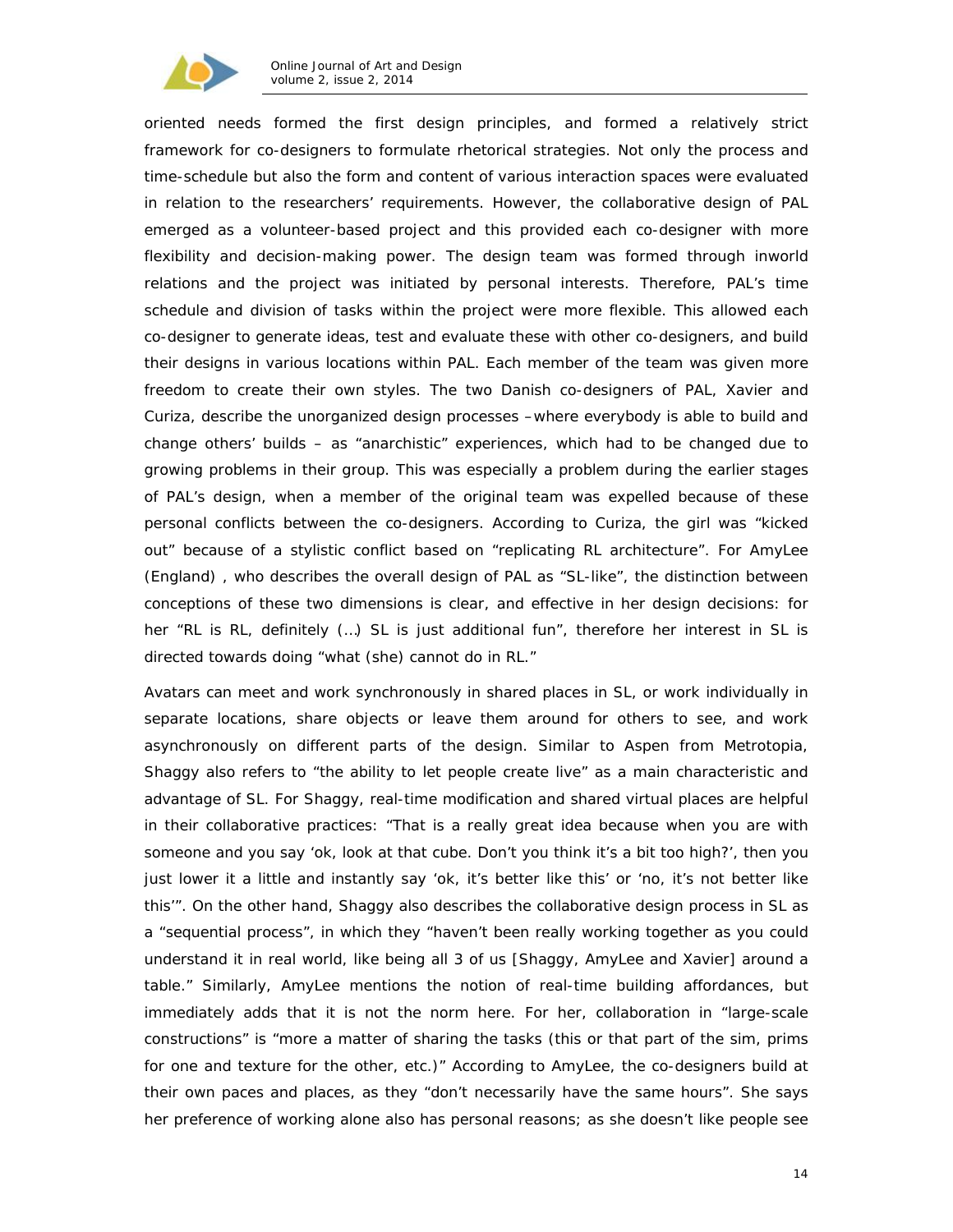

her building, especially when she needs to "test things, stop it, think about it, come back to it, etc." Shaggy explains that they "built another place just to be quiet and not be bothered by visitors that are lost in PAL", so that they could work "discreetly, with nobody around." Design, testing and evaluation of initial design concepts were done in this other sim. In this way, it was also possible to keep the actual PAL sim running, while they worked on the new design without intrusion.

For Xavier, an important advantage of SL is the availability of immediate feedback. For Xavier, collaborative design in SL requires a certain "kind of a dialogue" because "it's not like RL, you have to sketch it all first and then you build it. In SL, you can build, then discuss and then change it." According to AmyLee, "when you work with someone, you can show how an idea looks like, not by telling or describing, but by building" because "that is the base in SL, it is so easy to build, test, destroy and try again." Therefore trialand-error is an important part of the design process. In both cases, the emergent meaning potentials of design features surface as dominant visual elements, upon which the social functions of other modes are emphasized. An example of this is the overall visual concept in PAL's design, which emphasizes the 'digital/pixel landscape' idea by the spatial organization of prims with various colors (Figures 2 and 5). This is also how the cubic landscape was designed. As Shaggy already had the overall idea of "cubes with different heights like a digital landscape", he and AmyLee had to improvise and imagine "what it would feel like being there". The experienced content creators in the design teams could often have insights about how people navigate, interact and socialize in a virtual place in SL, and the unpredictability of the SL users was mentioned as a serious motivation to include as many activities as possible in the place.

# **4. The orchestration of modes to generate meaning and action potentials in virtual places**

By re-formulating Michael O'Toole's multimodal analytical framework for architecture to virtual places, my analysis of SL includes four consecutive scales of structural design: (1) sim or virtual place as a whole, (2) divisions and elevations (i.e. floors, regions), (3) interaction spaces (i.e. rooms, interiors and public spaces), and (4) artifacts or information surfaces (elements).

The design of various places and artifacts in SL emphasize the multimodal logic; in that, the co-designers integrate 3D models with textures, animations and sounds to produce semiotic arrangements by available modes. In other words, virtual places and artifacts communicate not only through their visual qualities but also by their organizations and interactive elements in three-dimensional space. The places can also be analyzed in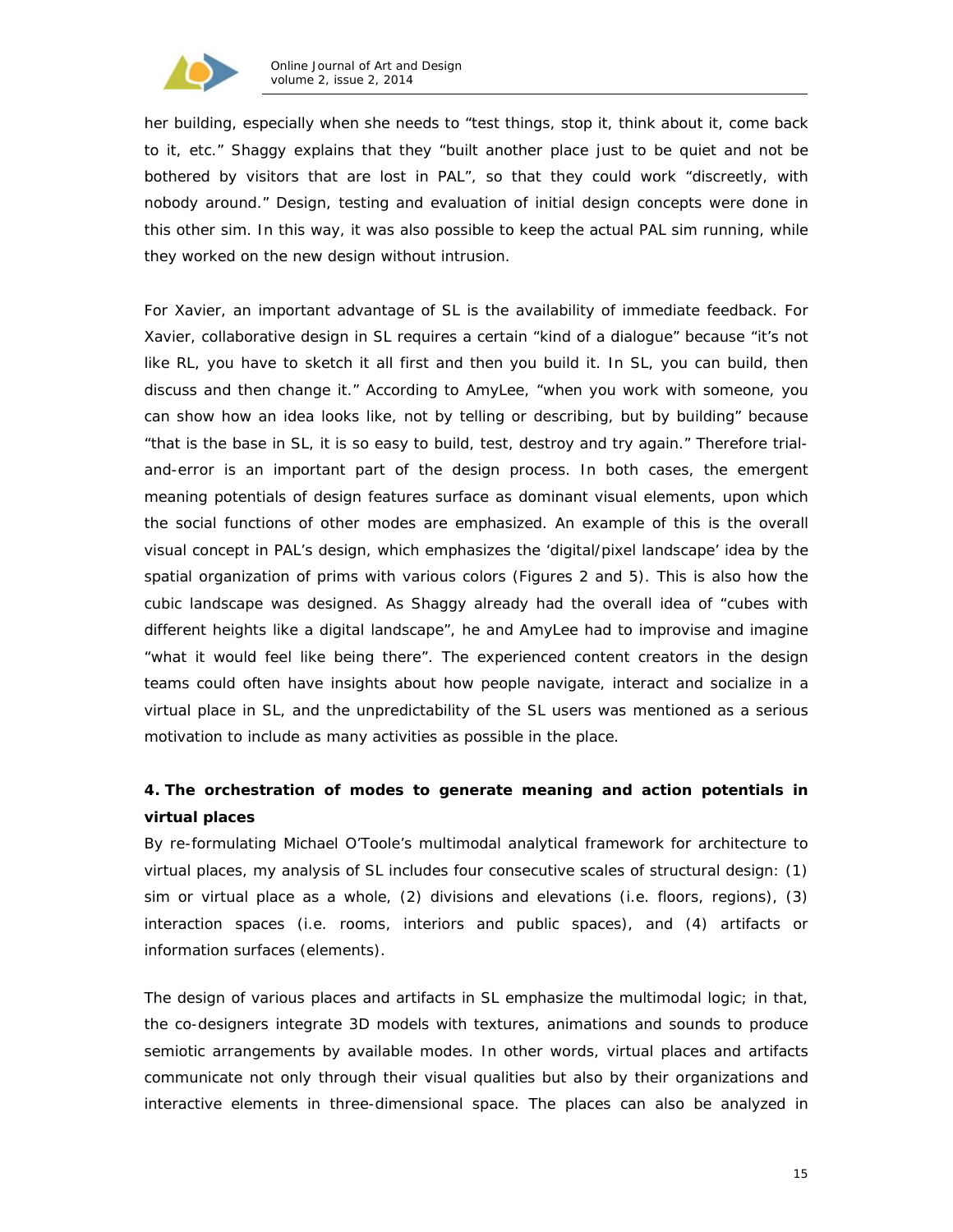

terms of their functional associations, which bring forth the experiential meta-function. The design of these functional areas often refers to the social affordances and determines places to meet and socialize. Multimodal compositions of meeting areas and the artifacts that constitute these places usually refer to their meaning potentials as experiential and interpersonal agents. The analysis of particular divisions and elevations of the place foregrounds the use of designated areas for facilitating social presence and avatar interaction. In such places, certain design elements are used to signify potential social activities.

Metrotopia's layout illustrates the division of space into a group of places that emphasize particular mediated actions, such as avatar customization, fighting or content-generation. Caitlyn, whose needs and specifications primarily led the design process, mentions that one of the principal ideas was to replicate an urban city landscape that is commonplace to the specified genre. Similarly, Aspen explains why particular areas were designed with conventional urban aesthetics.

Caitlyn: [I]t is just a *big city* with skyscrapers and a residential area, and a warehouse and a museum and a park. It's got all of your *basic urban structures*. (…) So that reflects all of the various, well not all but some of the various genre conventions for superheroes, such as the costume. The whole island then is constructed to reflect superhero genre conventions. *It is a metropolitan area, hence Metrotopia.* 

Aspen: We decided to use an old warehouse to *make it look scary*. This is also very close to the harbor, so this is *where all the bad guys hang out*. So you don't see any shining skyscrapers around here, this is *a different part of town*.

PAL's layout also shows similarities in terms of the division of space and use of semiotic elements to signify particular types of activities, though the functions of designated meeting areas are different (i.e. dancing, live music and parties, beaches and intimate rooms). The design elements, such as seating units or private pods, are used as multimodal signifiers to represent potential meaning and action potentials, and aim to reinforce the overall rhetorical purpose. The use and organization of design elements produce representations of affordances and constraints for practical functionalities, thus support the experiential meta-functions about practicality and navigation. However, the design of the virtual place in the PAL case is significantly different in terms of its visual style. PAL is designed to emphasize the distinguishing features and affordances of virtual places, and freedom from certain real-worlds constraints, such as gravity and limitations of bodily presence. The co-designer interviews showed that the dominant concern in the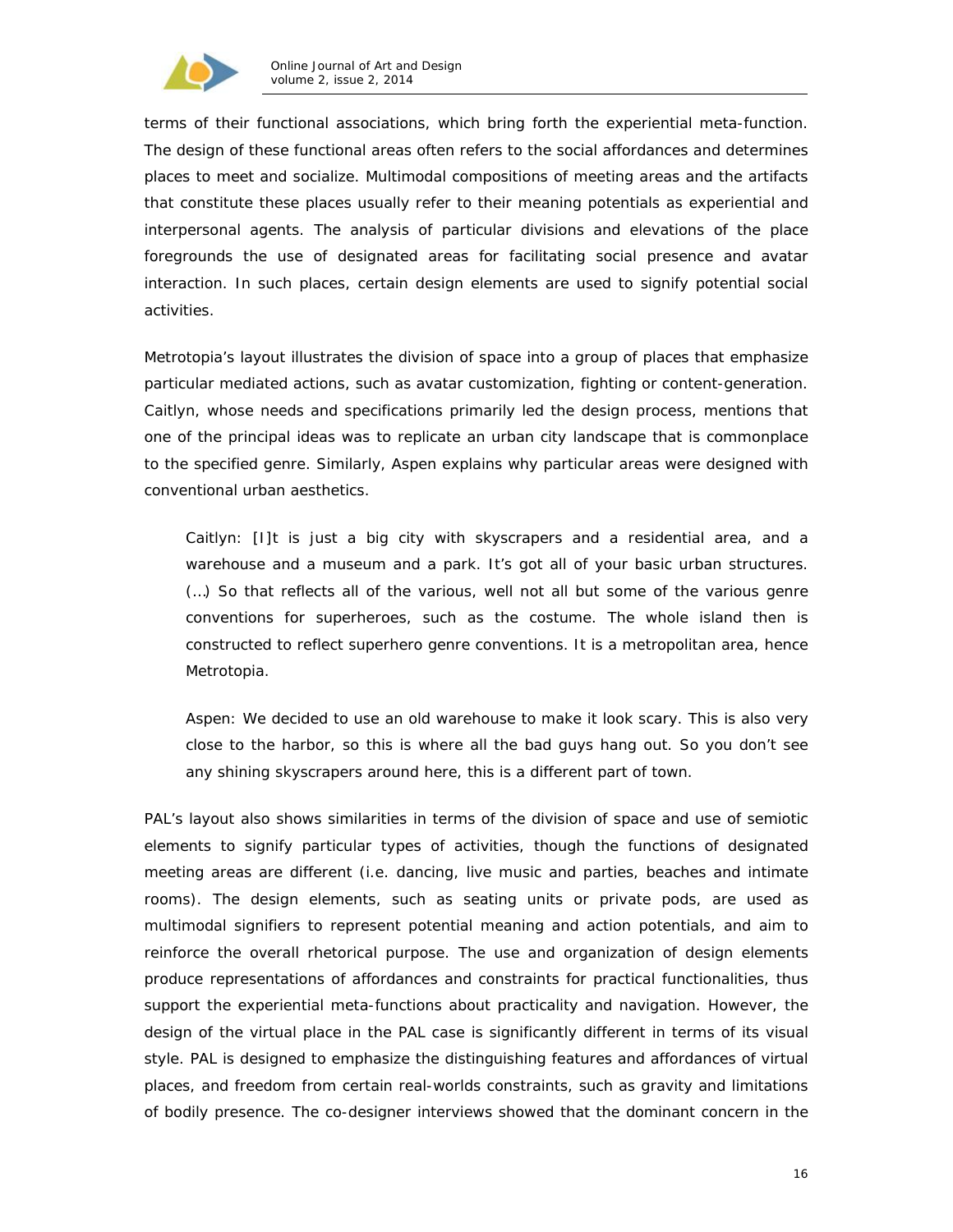

design of PAL was to be 'not Real-Life (RL) like'. As the chief co-designers explain, the emphasis on being unrestricted by so-called real-world constraints was a definitive factor in shaping of design style:

Curiza: PAL is a world, it's a fantasy land (…) It's a fantasy space where you should forget everything and just focus on listening to music, and relax (…) I would define it as a *news channel* to come and hear new music. You could call it a *music library*.

AmyLee: [T]here is really nothing that *looks like RL* here, we dont really need to comply with the *rules of building in RL* … so we made profit of it. (…) It was very important, right from the beginning, not to offer a RL replica. We really wanted to offer people a unique experience, something they can't have anywhere else. (…) I know some people are almost upset when they don't recognize the place as something they could see in their everyday life. But, anyway, this choice was natural, we all (Curiza, Shaggy, Xavier, me) wanted something totally SL.

Shaggy: [J]ust making something that is totally different and just the opposite of what you could see in the real world. But you don't have to be too much surprising. I mean, people must understand quickly where they are and what this place is about. So there's a balance to be found, at some point. (…) You'll have some people who will definitely need SL to be SL and some other people who will need to find in SL what they know in RL. You have all these kinds of people. So, you've got to please everyone. (…) So I had to think about *what music is*, and how to reflect music visually because SL is mostly about visuals. And here the idea was to make a good visual about music. And to me *music is rhythm*. And so, lining cubes was a good idea to *make a visual rhythm.* (...)-Basically the idea (was) an array of cubes with different heights like a digital landscape. (…) When I had the sim filled with these cubes, I've done hills and valleys.

As the analysis has shown, some designers were more interested in experimenting with the affordances and test the boundaries of limitations. SL may present particularly convenient affordances to resist norms and conventions in the so-called RL for design, and expand the boundaries of their imaginations. Several factors –including lack of gravity and other physical constraints on bodies and the prim system that allows complex forms to be comprised of geometric units – contribute to the visual representation of the notion of *virtuality*. On the other hand, in both Metrotopia and PAL cases, co-designers also refer to the use of particular *signs of realism* mainly to accommodate the experiential and interpersonal meta-functions, such as the urban landscape of Metrotopia with streets and high-rise buildings (Figure 1) or the use of '*natural'* colors on cubes that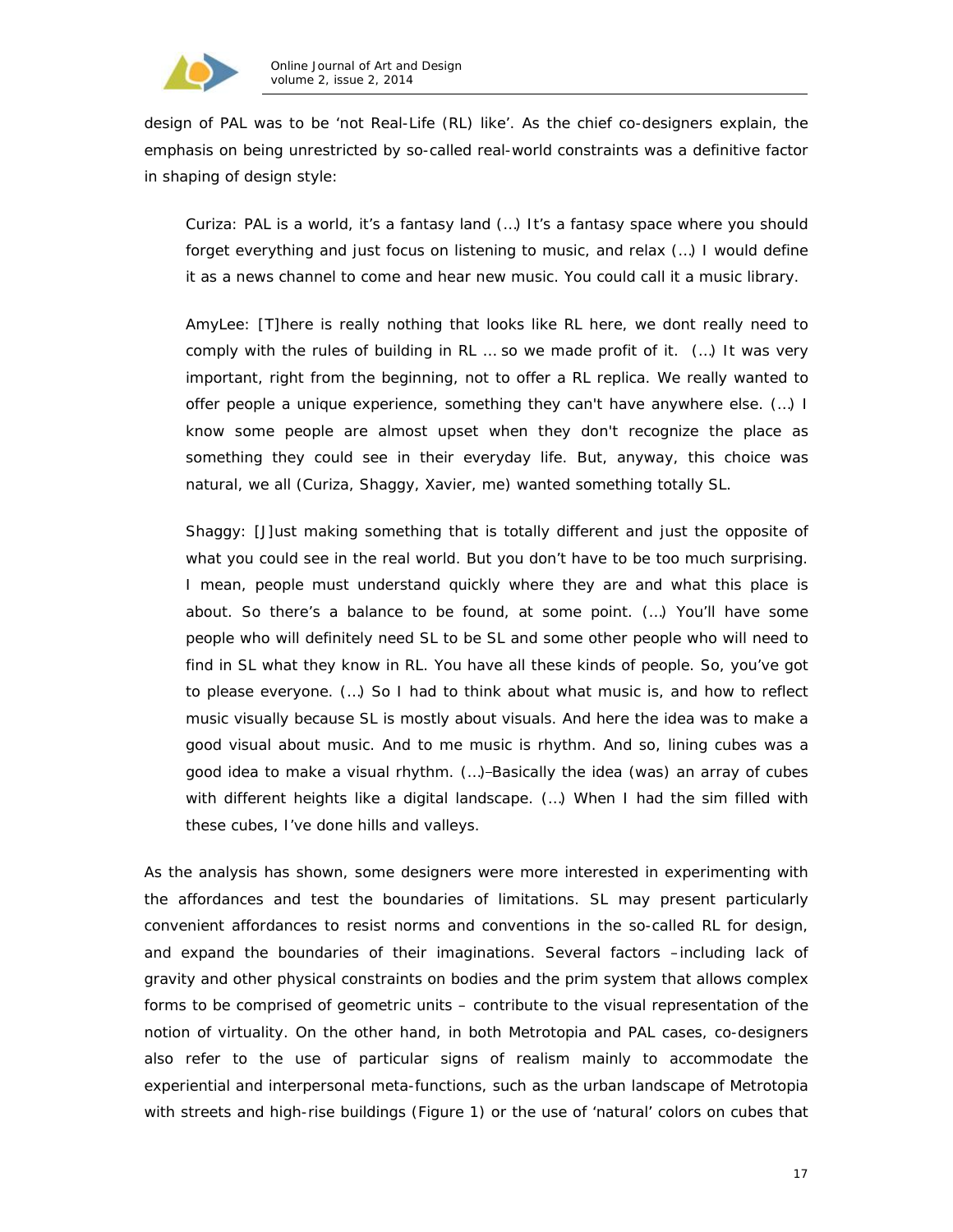

form PAL's ground plane (Figures 2-5). Furthermore, these interpersonal relations, such as Shaggy's metaphorization of 'hills and valleys', lead Xavier to imagine it as a realworld landscape. In Curiza's comment, semiotic effects brought by the appropriation of multimodal signifiers (including the choice of colors and the landscape) are described as metaphors for the combination of nature and future.

Xavier: The design is very abstract. It's like a landscape but it's made out of boxes. So it's like a "pixel-landscape", I think we can call it that. And that was the main idea.

Curiza: if you look actually in the sim design right now, (…) you will see that AmyLee have actually put in a lot of those nature textures. You have brown (…) You have green-like plants and stuff. You have blue like the water. If you look at it, all the colors on all these cubes are actually based on nature colors. So it was to make a balance between the superficial, the futuristic stuff and then try to put nature into these environments.

Textual semiotic choices on the selection and organization of various modes as multimodal arrangements also lead to construction of both the experiential (i.e., direction, functionality) and the interpersonal (i.e. genre, message) features in design. These multimodal design elements also support the experiential meta-function, as they provide the visitor with not only a visual concept but also a navigation path. *Navigability* (as experiential meta-function) is as important as the visual attractiveness and information richness (as interpersonal meta-functions) in construction of the semiotic experience. In the two observed cases, various strategies were used by the co-designers to afford particular types of movement within the place, while constraining others. One example of these types of arrangements is the division of streets and blocks of buildings in Metrotopia. The design of Metrotopia aims to guide the visiting avatars, by allowing the avatars to move, walk or fly, through determined passages, in addition to allowing them to teleport from one location to another. The movements of avatars between places and the entry points to the virtual environments are important considerations, as they determine the flow of experience. The entry point (or the 'landing spot') designates how the first-time visitors will be introduced to a place and how potential movement paths are signified. The landing spot functions as the location where initial discourses are formed about what the place is about, and what type of experience visitors should be expecting if they choose to continue exploring.

Aspen: The landing spot, where people arrive on this sim, is a backyard which doesn't look very friendly. We have put up some signs asking people if they have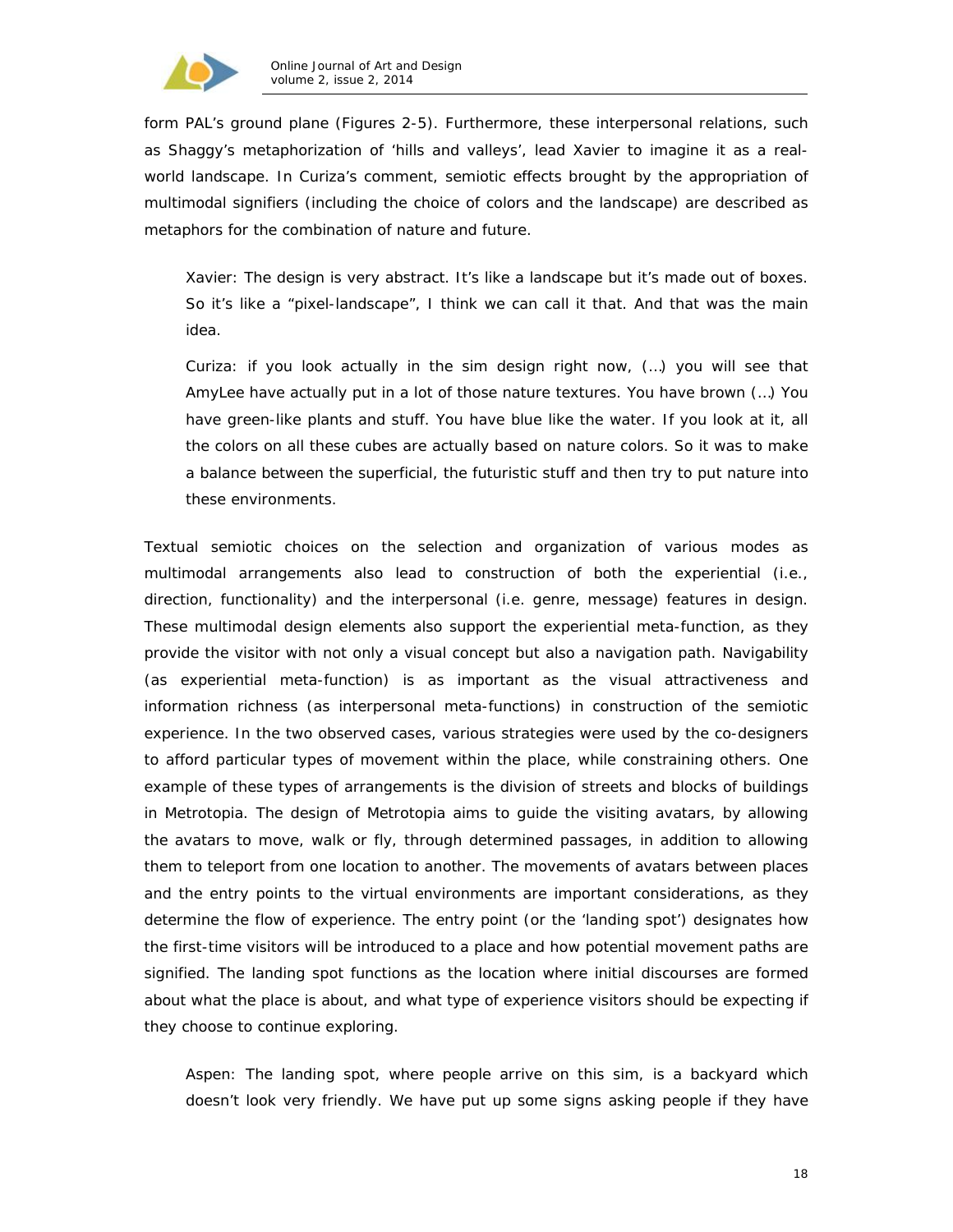

the guts to become a real superhero. And then, they have to follow this dark path, and then they arrive here at the costume bazaar in the open.

Depending on the characteristics of the virtual environment (i.e. open/closed spaces, directing or limiting features), the avatars can walk, fly or teleport from one place to another. Although their users may choose to fly or teleport away and not follow the 'dark path' to the Costume Bazaar, the co-designers chose to limit the affordances by providing a direction to follow. Thus the organization of spatial relations between these design elements fulfills a semiotic function in construction of the meaning potentials about visual language and style, at the same time visualizing possible routes for movement. PAL's design also shows similar considerations about movement and navigation:

AmyLee: So this makes the thinking different. In SL, you can fly, you don't hurt yourself if you fall, you teleport to places, etc. So this is a wide open space (I love flying through it!) There is a long pathway driving throughout the sim so people who like to walk can discover the sim at a slow pace. There is also a strong teleporter network, for people who want to go right to their point. We offer everything SL can offer to explore a place, in fact.

On the other hand, division of space in PAL demonstrates an important experiential potential. As visitors move their avatars within the sim and enter different zones, the music they hear through SL changes.

AmyLee: in fact, each area contains one stream. you can define areas ("parcels") on the sim and give each a different stream . a parcel will have a style of music and will be the same whatever the altitude. [this is] why the rock pod is at the vertical of the rock area on lower deck, for example. There's a link between where you are and the music you get: that's how SL works

The findings indicate that the experiential and interpersonal meaning potentials are also important features in three-dimensional scaling of the designed places for avatar interaction, which determines the sizes and spatial relations. One particular factor behind the organizational logic was the presence of avatars, and the need to present visually accessible signifiers for the practical use functions to communicate the affordances and/or constraints. Therefore, co-designers' interpretations of avatar-based presence had a central role in their constructions of virtual places and artifacts. In other words, the codesigners of places shaped the places that they design in certain ways that their imagined users, or visitors, would experience.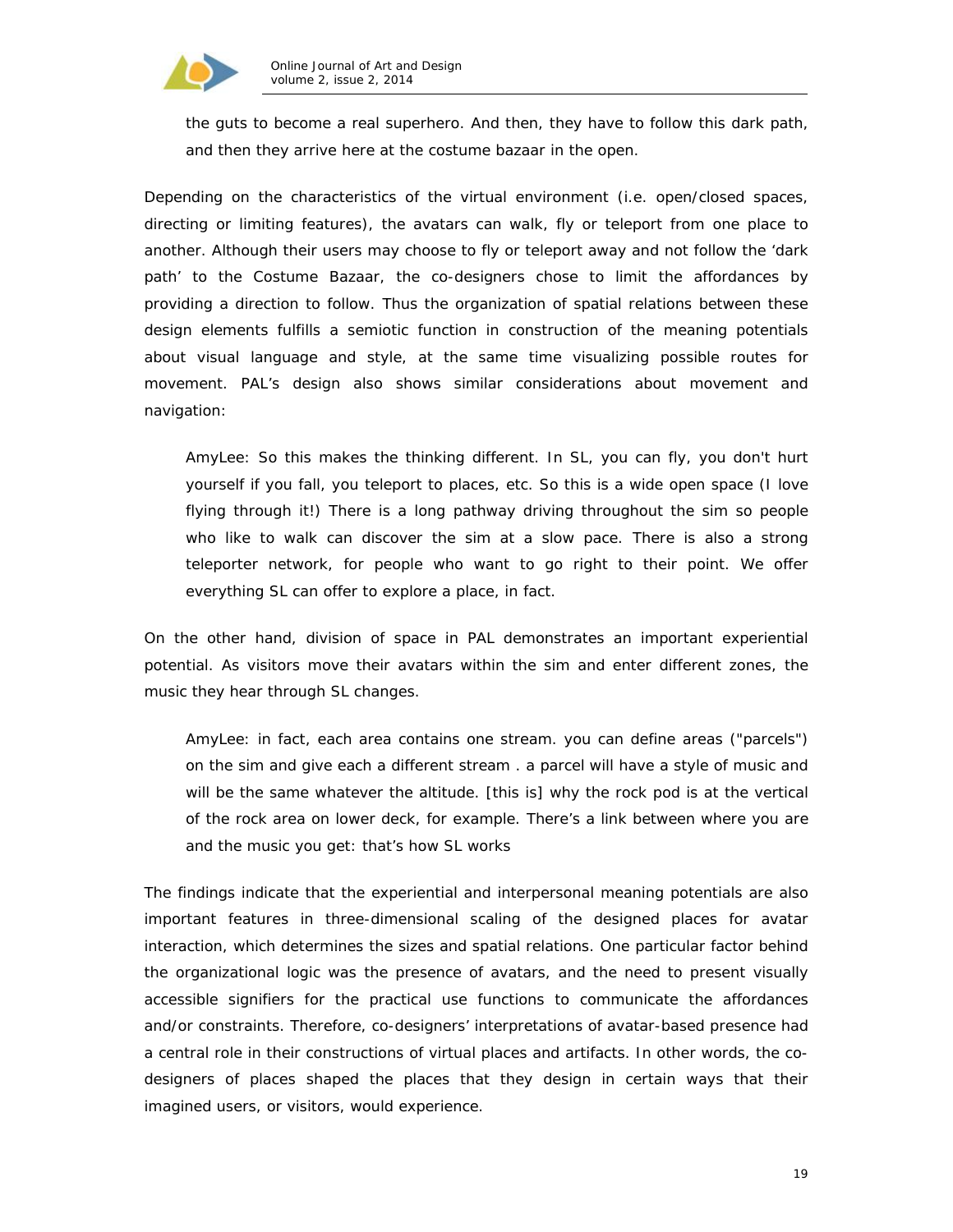

Curiza: I would say, I don't know the figures, but maybe 60 to 70 % of all people into SL, they come to a sim to *socialize*. So, *you can put up as much beautiful buildings*, as lots bots and explanation areas about how/what to do in this sim. But, they look at the map and they see two people there, and then they disappear. And I really think that's up to 50 maybe 70 % of all my visitors in my sim. They typically TP (teleport) away because they find out that there's *no people.*

The multimodal configuration of various design elements, such as logos, posters, 3D objects and other verbal/non-verbal signifiers, operates on the interpersonal semiotic function by setting the mood and style. Structural elements such as 3D shapes, textures and scripts afford and/or constrain particular actions for the visitors. Therefore, it is possible to observe how multimodality was employed as a design strategy in construction of virtual places and artifacts, and multimodal elements are placed within designs in meaningful combinations in order to signify particular messages, guide visitors to specific directions, or emphasize social activities.

#### **CONCLUSION**

This article presented a multimodal social semiotic analysis of the places and artifacts in SL to explore the co-creation of meaning potentials by the VW's so-called residents. One primary purpose was to explore the social practices of co-design within SL, which is supported by various other interoperable digital platforms, as collaborative efforts of meaning-making. Consequently, I aimed to analyze how a variety of users interpret and use the available resources to communicate, collaborate and co-produce the platform's three-dimensional content. Two qualitative case studies, including observations and interviews with co-designers of projects in SL, have served this purpose. The analysis of three empirical cases showed that multimodal semiotic analysis of virtual places can uncover the modes of design-based communication in multi-user virtual environments.

The analysis of data from the two cases points to the relations between semiotic metafunctions and design features: *Experiential* meta-functions correspond to the features of movement and functionality, *interpersonal* meta-functions correspond to the features of visual language and representation of social presence, and the *textual* meta-functions correspond to the features of structure, organization and multimodal orchestration. Furthermore, the findings have shown that co- design and co-creation practices do not only depend on the social actors and their interactions, but also on a variety of tools, practices and resources that digital media platforms provide. The three-dimensional interaction in SL introduces new tools and multimodal resources to content creators. Moreover, these tools and resources have *transmedia* characteristics; as the co-designers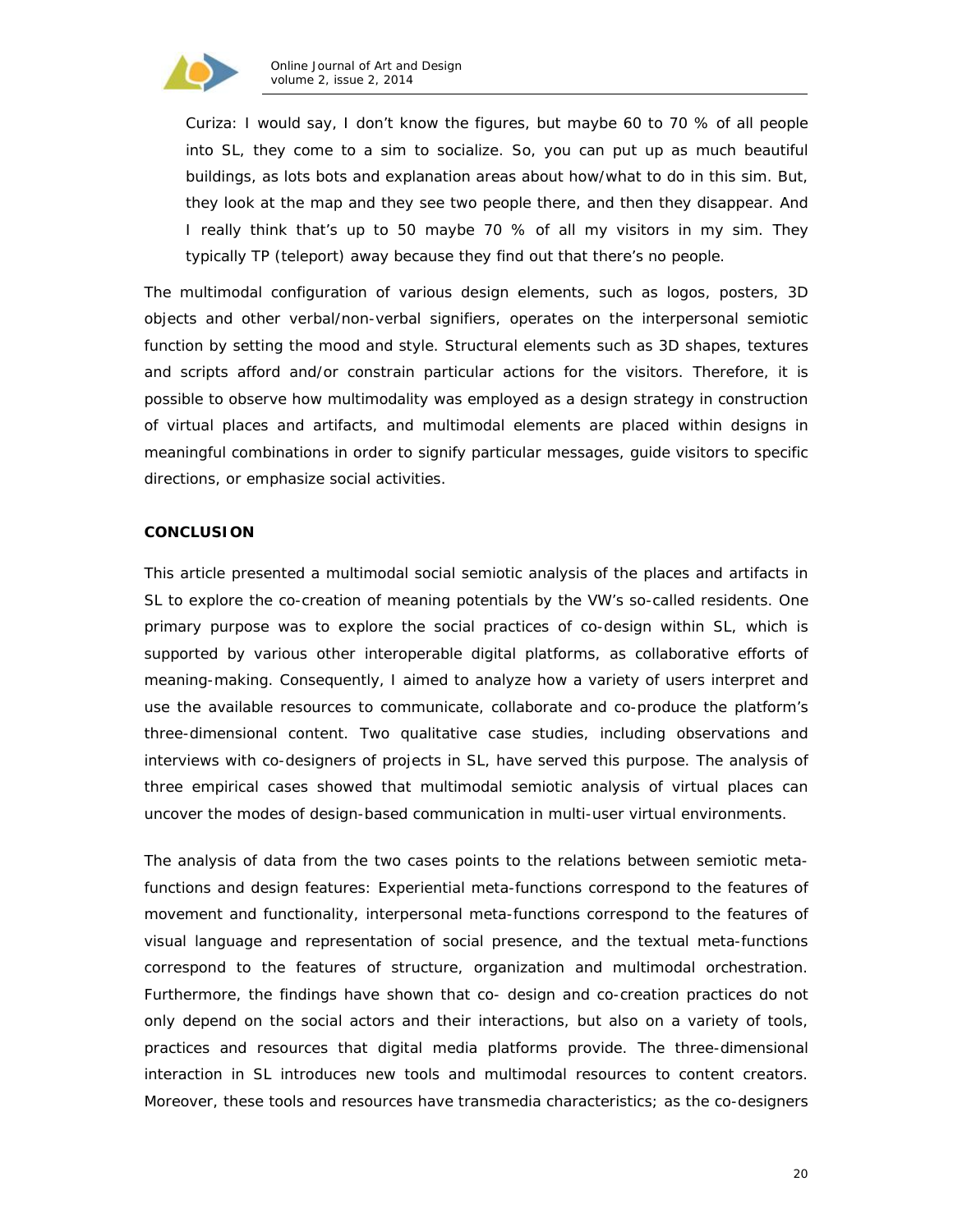

of virtual places traverse among various both online and offline platforms the visual characteristics of their designs reflect their choices and capabilities.

The implications of analyzing virtual worlds as places foreground the relevance of a social semiotic approach and a place-oriented perspective within VW research. Combining the analysis of multimodal place-making with the *nexus analysis* framework supports the design-oriented approach to semiotics by focusing on the socio-technical aspects of various potential co-design contexts. This has implications for both platform and content developers and designers of virtual places. Forthcoming user-driven VW platforms could benefit from such co-creation approaches to motivate their users to design innovative places and artifacts. Furthermore, professional or amateur designers and design educators could think in terms of virtual places and artifacts to collaborate and co-design new concepts in a *virtual studio* environment.

#### **ACKNOWLEDGEMENTS**

The research presented here is part of the Virtual Worlds Research Project and was partly funded by the Danish Strategic Research Council, KINO committee (grant no. 09- 063261).

#### **REFERENCES**

Bartle, R. A. (2004). *Designing virtual worlds*. California: New Riders.

- Book, B. (2004). "Moving beyond the game: Social virtual worlds." Paper presented at State of Play 2 Conference, Cultures of Play Panel, New York, New York Law School, October 2004.
- Bridges, A. & Charitos, D. (1997). "On architectural design in virtual environments." *Design Studies* 18: 143-154.
- Damer, B. (2009). Meeting in the ether: A brief history of virtual worlds as a medium for user-created events, *Artifact*, 2(3).
- Gu,Ning., K., Mi, J., & Maher, M.L. (2011). "Technological advancements in synchronous collaboration: The effect of 3D virtual worlds and tangible user interfaces on architectural design." *Automation in Construction* 20: 270–278.
- Halliday, M.A.K. (1978). *Language as Social Semiotic: The Social Interpretation of Language and Meaning.* London: Edward Arnold.
- Halliday, M.A.K. (2007). *Language and Society*. London: Continuum.
- Jensen, S.S. (2012). *Ways of virtual world-making: Actors and avatars.* Roskilde: Roskilde University Press.
- Julier, G. (2008). *The culture of design*. London: Sage Publications.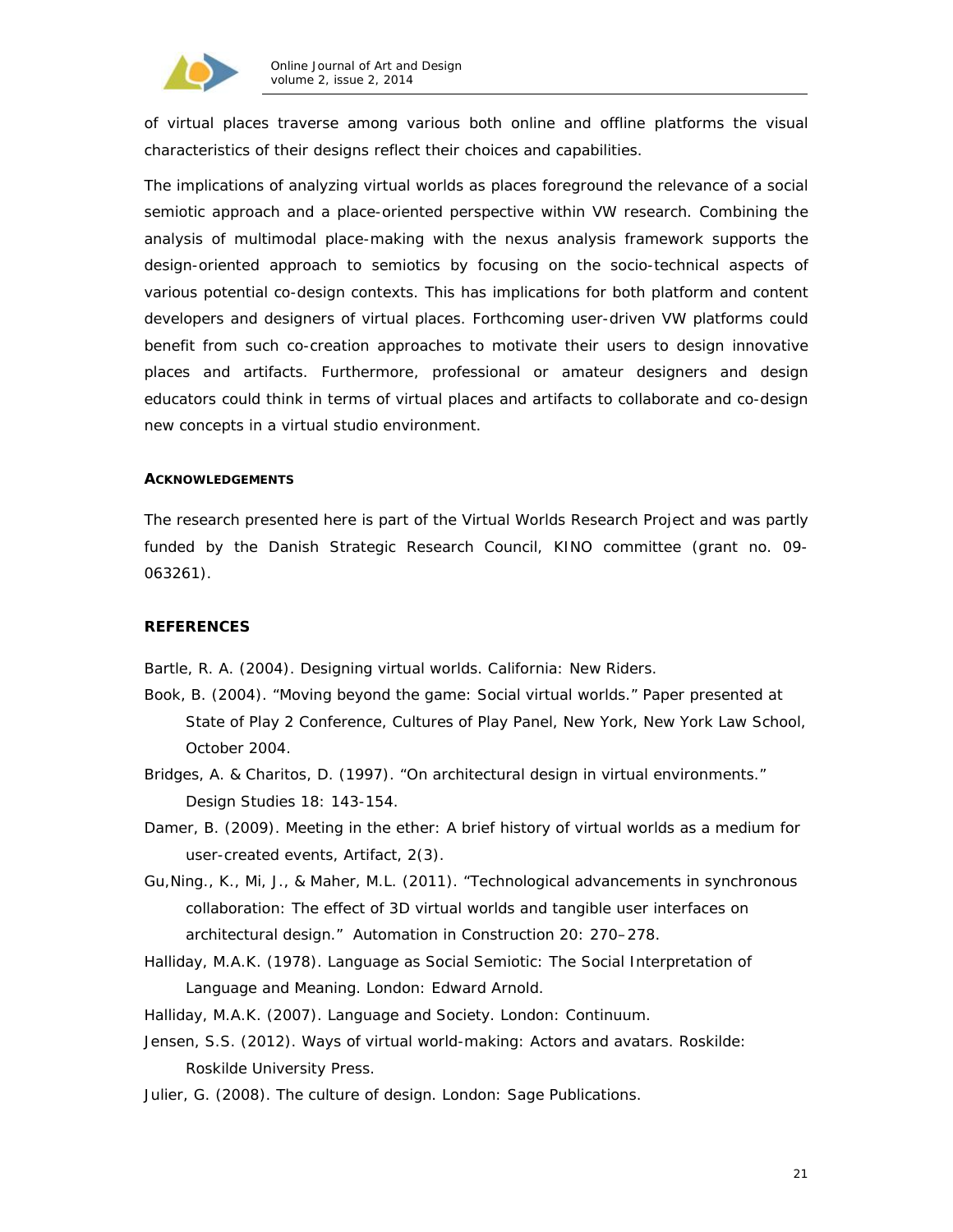

- Keating E. and Sunakawa C. (2012) Participation cues: Coordinating activity and collaboration in complex online gaming worlds Language in Society, 39, p. 331– 356.
- Kohler, T., Matzler, K., Füller, J. (2009). Avatar-based innovation: using virtual worlds for real-world innovation, *Technovation*, 29 (2009), pp.395-407.
- Koutsabasis, P., Vosinakis, S., Malisova, K. & Paparounas. N. (2012). "On the value of Virtual Worlds for collaborative design" *Design Studies* 33:357-390.
- Kress, G. (2010). *Multimodality: a Social Semiotic Approach to Contemporary Communication*. London: Routledge.
- Kress, G. & van Leeuwen. T. (2001). *Multimodal Discourse: The Modes and Media of Contemporary Communication*. London: Edward Arnold.
- Larsson, A. (2003). "Making sense of collaboration: the challenge of thinking together in global design teams." In *Proceedings of the 2003 international ACM SIGGROUP conference on Supporting group work (GROUP '03)*, ACM, New York, 153-160.
- Lemke, J. (2005). "Place, pace and meaning: Multimedia Chronotopes." In *Discourse in Action: introducing Mediated Discourse Analysis,* edited by Sigrid Norris and Rodney H. Jones, 110 -122, Oxon: Routledge.
- Maher, M.L. & Simoff, S. (2000). "Collaboratively designing within the design." In *Proceedings of Co-Designing*, 391–399, London, UK.
- Ondrejka, C.R. (2005). Changing realities: User creation, communication, and innovation in digital worlds Available at SSRN: http://ssrn.com/abstract=799468, retrieved: 05.10.2010.
- O'Toole, M. (1994). *The language of displayed art*. Cranbury: Associated University Press.
- O'Toole, M. (2004). "Opera ludentes: the Sydney Opera House at work and play." In *Multimodal discourse analysis: systemic functional perspectives, edited by Kay* O'Halloran, 11 - 27, London: Continuum.
- Phillips, P. & Rodden, T. (2001). "Multi‐Authoring Virtual Worlds Via The World Wide Web" *Interacting with Computers* 13:401‐426.
- Piller, F., Schubert, P., Koch, M. and Kathrin, M. (2005). "Overcoming Mass Confusion: Collaborative Customer Co-Design in Online Communities." *Journal of Computer-Mediated Communication*, 10(4):1-25.
- Poynton, C., (1993). Grammar, language and the social: Poststructuralism and systemicfunctional linguistics, *Social Semiotics*, 3(1), pp. 1-21.
- Prasolova-Førland, E. (2008). "Analyzing space metaphors in 3d educational collaborative virtual environments." *Computers in Human Behaviour* 24:185-204.